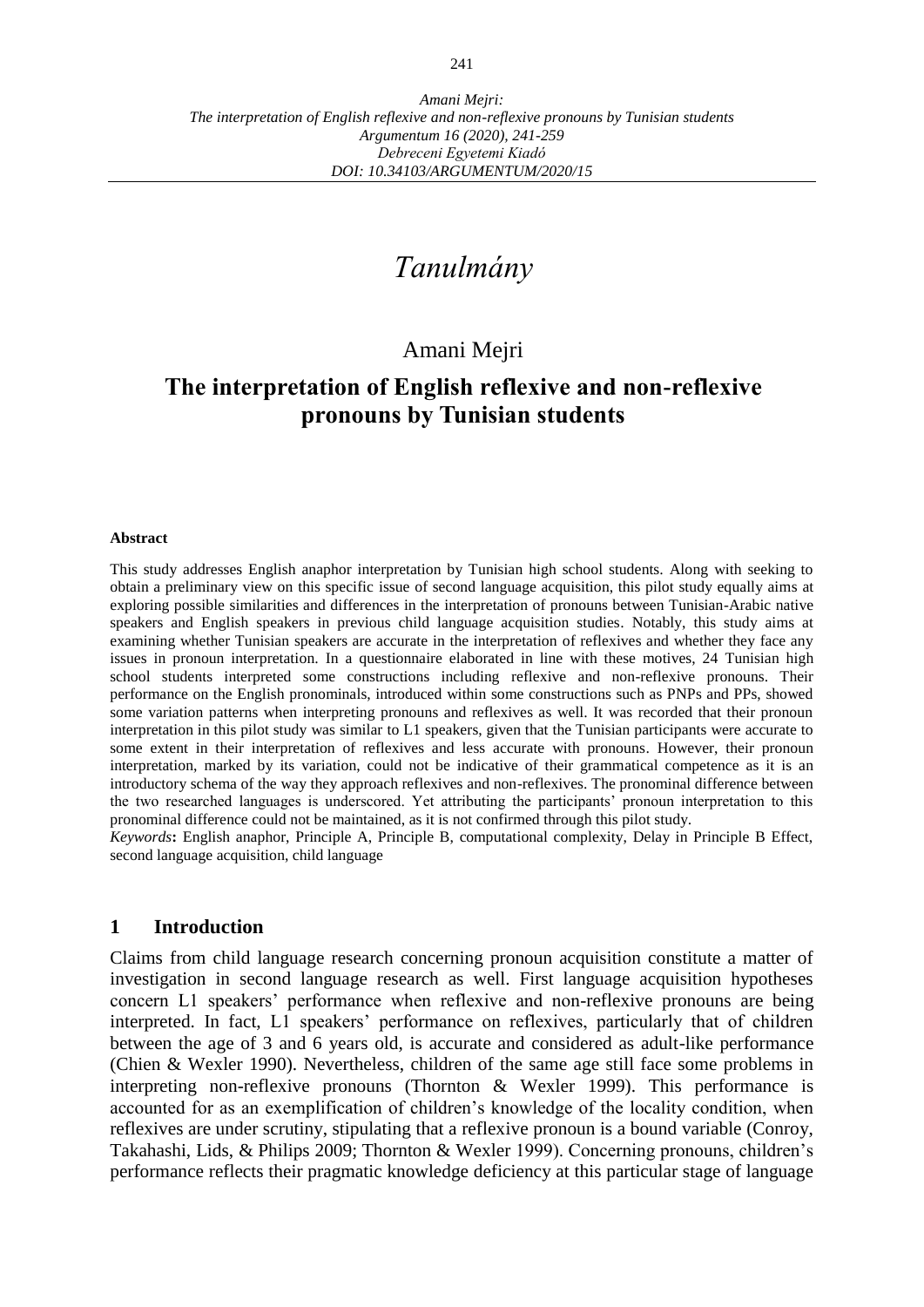acquisition (Chien & Wexler 1990), while for other researchers it reflects a computational load due to the limited capacity of children's working memory conducive to a delay in pronoun interpretation (Grodzinsky & Reinhart 1993; Reinhart 2001). The fact that pronoun acquisition is delayed when compared to reflexives represents the substance for an ongoing debate given that it is associated with pragmatic deficiency for Chien and Wexler (1990), while it is a matter of computation for Reinhart (2011, 2006).

This research intersection between L1 and L2 language acquisition has led different researchers to draw patterns of similarities in the way anaphors are interpreted by L1 and L2 speakers (Slabakova et al. 2017). Other researchers, such as White (1998) postulate that the same interpretation issues, whether computational or pragmatic, could not be part of pronoun interpretation in second language contexts. In this paper, the aim is to investigate whether there is any discrepancy between pronoun and reflexive pronoun interpretation in a second language context and to compare it to L1 research prior to charting the reasons of any possible similarities or differences. In this setting, Tunisian Arabic is the native language of the participants, which is an under-researched language compared to English. Based on the pronominal difference between both languages, the primary motive is to obtain a general view on this L1 context, and to examine English pronoun interpretation patterns for Tunisian speakers.

To address this topic, this research paper covers an introductory theoretical background followed by the study-related information and discussion. The first part of this article addresses the acquisition of pronouns and reflexives in child language research, notably it surveys some studies in this research area. The subsequent section is devoted to L2 pronoun interpretation. Particular focus is attributed to the widely studied reflexives, plus introducing some studies that investigated pronoun interpretation cross-linguistically. Prior to reporting the current study methodology, findings and discussion, the last part of the theoretical background tackles the variation that punctuates pronoun interpretation in L1 and L2 acquisition. It similarly surveys the active variables that intervene in pronoun interpretation in the course of L1 and L2 acquisition.

#### **2 Binding Theory: Principle A and Principle B in child language acquisition**

#### *2.1 Binding Theory: Principle A and B*

The interpretation of noun phrases is regulated by diverse structural requirements under the Binding Theory. Anaphors and pronouns, as two different pronominal types, are regulated by Principle A and Principle B, respectively;

*– Principle A: An anaphor is bound in its local domain*

*– Principle B: A pronoun is free in its local domain* (Hamman 2011).

As regards anaphor processing, their antecedent has to be part of their local domain, while pronouns are free within the same local domain, as shown in the following examples:

1. a. Mary<sub>i</sub> washed herself<sub>i</sub> b. Mary<sub>i</sub> washed her<sub>i</sub>

In the example 1(a), the reflexive pronoun *herself* is bound by the subject *Mary*. In the example 1(b), the pronoun *her* is not bound by the subject *Mary*. Pronouns are free in their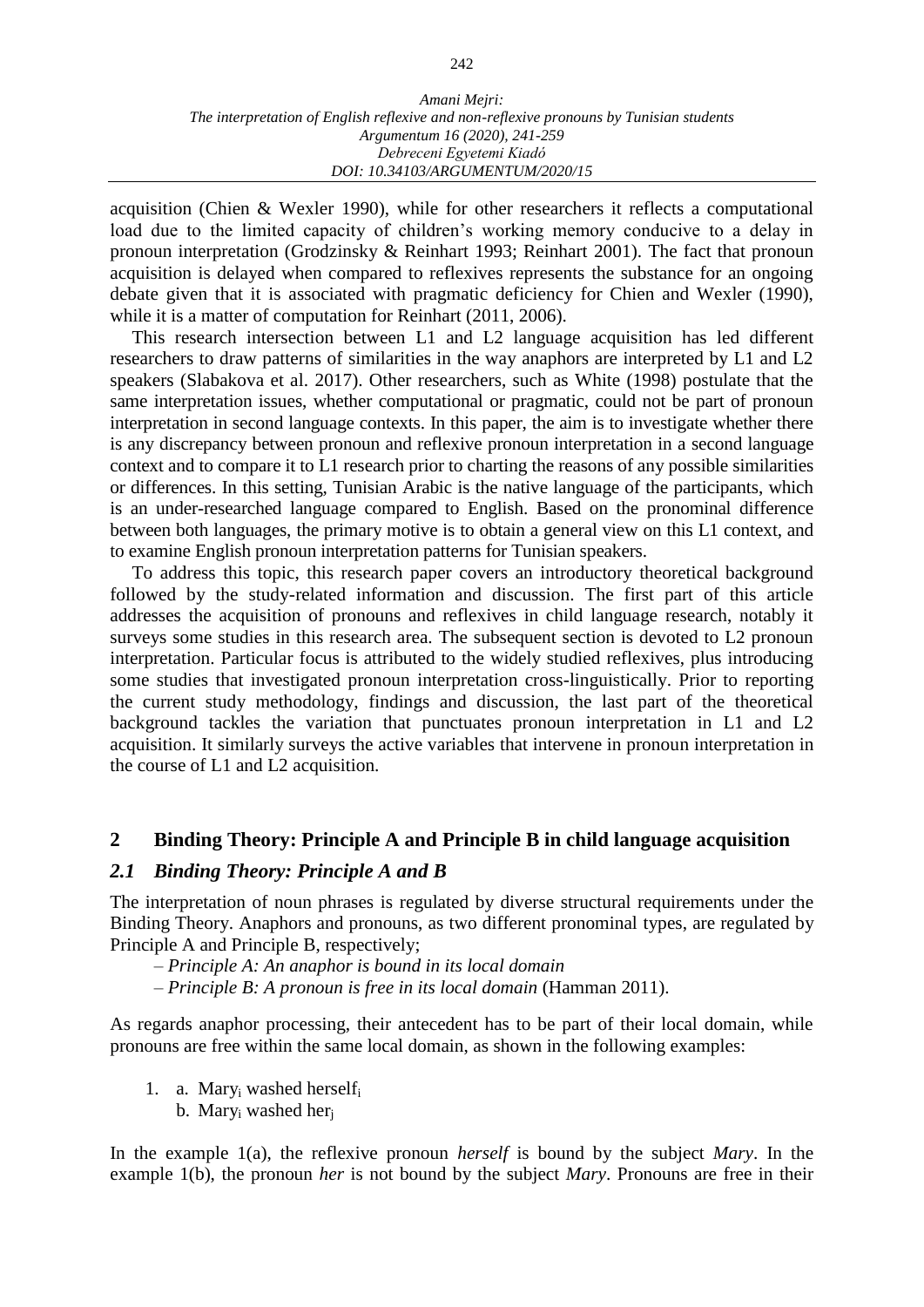local domains. Where pronouns are free, anaphors are bound. They are in complementary distribution (Chomsky 1986).

In considering pronoun interpretation, Principle B blocks constructions such as 2, should the pronoun *him* be bound by its clause-mate antecedent *Max*:

2. Max<sub>i</sub> criticizes himself<sub>i/</sub> him<sub>i\*</sub>

The domain that specifies where a reflexive is bound is where the non-reflexive pronoun is free. Hence, the pronoun is free in its local domain (Hargeman 1994). Specifically, the pronoun gets its value assigned outside the local domain, unlike reflexives.

3. Goofy<sub>i</sub> admires him<sub>i</sub>

In (3), both the NP *Goofy* and the pronoun *him* have distinct indices and the pronoun is interpreted exophorically, that is based on the context and not having an intra-sentential antecedent (Guasti 2012).

## *2.1.1 Long-distance anaphors: PNP and PP constructions*

As a revision to anaphor binding in the classical Binding Theory, Reinhart and Reuland (1993) postulate that anaphors can be linked to an antecedent outside of their local domain. Within some constructions such as picture NPs and PPs, anaphors can be linked to an antecedent that is not part of their local domain. This is explicated through the notion of predication upon which Reinhart and Reuland (1993) based their analysis of anaphor distribution.

4. Mary<sub>i</sub> washed herself<sub>i</sub>

In 4, the verb *wash* is a transitive predicate allowing one if its arguments to be coindexed with its antecedent. In this effort, Reinhart and Reuland define their notion of syntactic predicates, having their arguments realized and θ-roles as well as case assigned. The verb in 4 is an example of a syntactic predicate since its grammatical structure is realized by its arguments (the reflexive pronoun+ the antecedent). To define the semantic predicates, the researchers state that the arguments are rather licensed by the lexicon and the subject is not required, unlike the syntactic predicates (Reinhart & Reuland 1993). NP and PP constructions are exemplifications of these predicates as in 5:

- 5. a. Lucie<sub>i</sub> saw a picture of herself<sub>i</sub>
	- b. Lucie<sub>i</sub> saw a pricture of herself<sub>i</sub>/ her<sub>i</sub>

To elucidate, anaphors in NP constructions can be logophoric in their interpretation. This means that they are either long-distance anaphors or exempt anaphors. Their interpretation is based on the context rather than the syntactically defined local domain (Reinhart & Reuland 1993).

6. John<sub>i</sub> saw a picture of himself<sub>i</sub>/ him<sub>i</sub>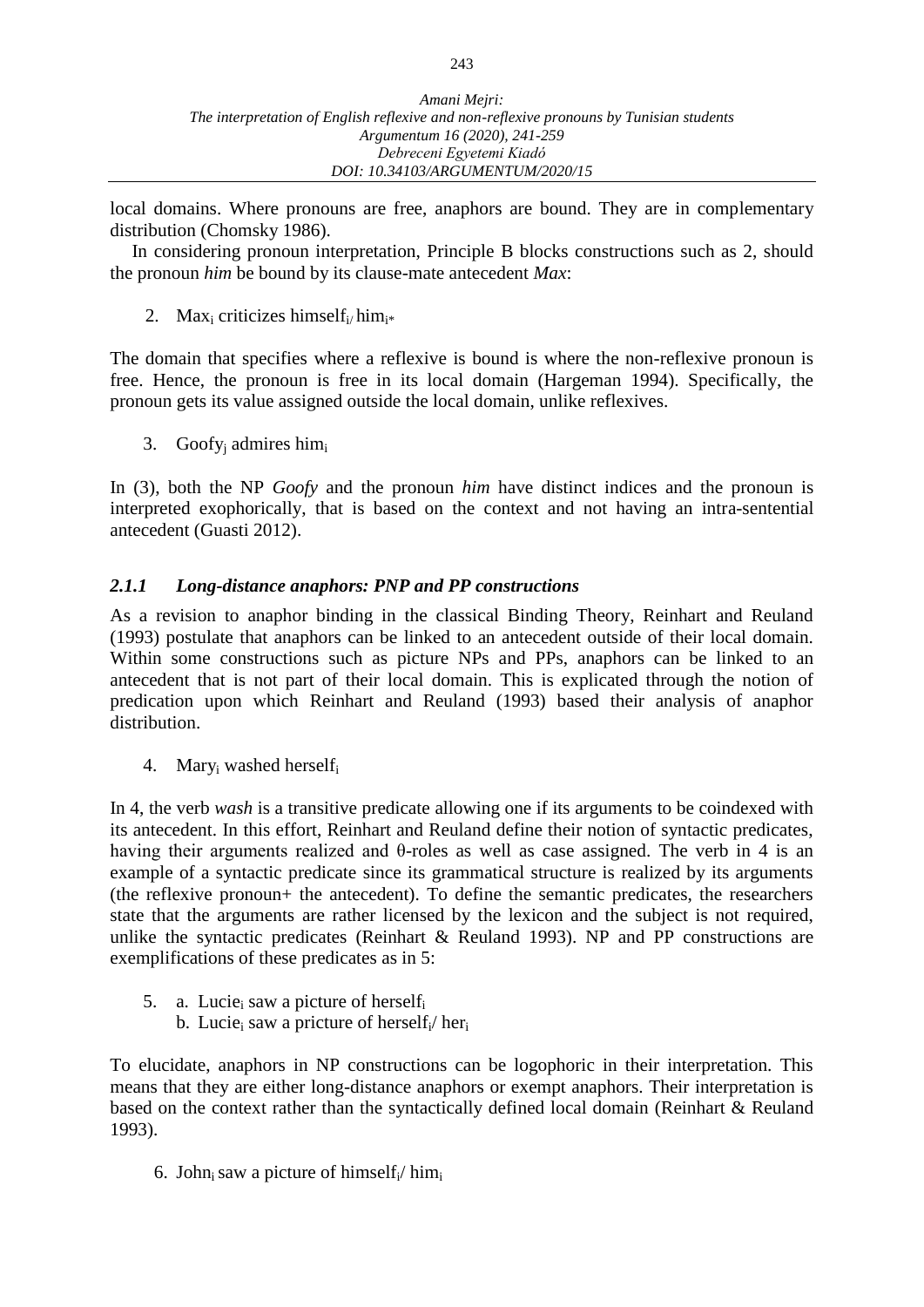#### *Amani Mejri: The interpretation of English reflexive and non-reflexive pronouns by Tunisian students Argumentum 16 (2020), 241-259 Debreceni Egyetemi Kiadó DOI: 10.34103/ARGUMENTUM/2020/15*

In 6, *John* and *himself* are not coarguments of the verb, as *John* is the subject of the verb, while the reflexive pronoun is part of the VP internal argument. In this construction, the N *picture* is the predicate of the NP and the anaphor is its internal argument. The N *picture* is a semantic predicate. Given that *John* and *himself* are coindexed, the anaphor in this regard is subject to long-distance binding. This instance of long-distance binding allows to some extent the substitution of the reflexive by a pronoun (Asuder  $\&$  Keller 2001). This is motivated by some pragmatic reasons, rather than structural constraints.

Another occurrence of anaphors when they have logophoric properties is the PP construction.

- 7. a. Mary<sub>i</sub> talks to herself<sub>i</sub>
	- b. Mary<sub>i</sub> saw a snake near herself<sub>i</sub>/ her<sub>i</sub>

The two constructions  $7(a)$  and (b) are different in terms of the type of the prepositions introduced; while in 7(a) the preposition is a role selector of the verb and does not form a predicate, the preposition *near* in 7(b) does form a semantic predicate. In 7(a), the pronoun and the antecedent are coindexed and the anaphor does not have logophoric properties, hence they are both coarguments and the preposition is a role selector for the verb (Reinhart  $\&$ Reuland, 1993). In 7(b), the antecedent and the anaphor are not coarguments of the verb, unlike  $7(a)$ . The anaphor is an argument of the PP construction and it is a long-distance anaphor. In this example, pronoun resolution is allowed (Asudeh & Keller 2001) given that the long-distance binding is not achieved through coargument coindexation (Reinhart & Reuland 1993).

#### *2.1.2 Pronoun coreference*

Principle B clearly indicates that pronouns cannot be bound by an intra-sentential antecedent in their clause domain (Haegeman 1994). They can, however, be coreferential with such an antecedent under special conditions. Binding and coreference are different in the sense that binding is dictated by absolute syntactic conditions, whereas coreference is relative and context-oriented (Reinhart 2006). In constructions such as 8(a) and (b), the difference can be further explicated.

- 8. a. Oscar<sup>i</sup> loves him<sup>i</sup>
	- b. Felix<sub>i</sub> voted for him<sub>i</sub> (Reinhart 2006).

In constructions similar to 8, the pronoun is referentially linked to a c-commanding NP, meaning that the pronoun is anaphorically interpreted (Guasti 2012). The reading available through coreference shows that only Oscar in 8(a) loves Oscar and no one else does. The same reading is also true for 8(b), as only Felix voted for Felix and no one else voted for Felix. Under the binding reading, however, it should be indicated that Felix voted for himself and everyone else voted for their own selves. As Reinhart (2006) conceptualizes it, then, the coreference reading needs to be distinguishable from the binding reading to be licensed. The coreference reading of 8(a) and (b) is motivated by context and is distinguishable from the binding reading that is motivated by syntactic constraints. To evaluate the licit reading, both representations of the coreference and binding are maintained and computed against context.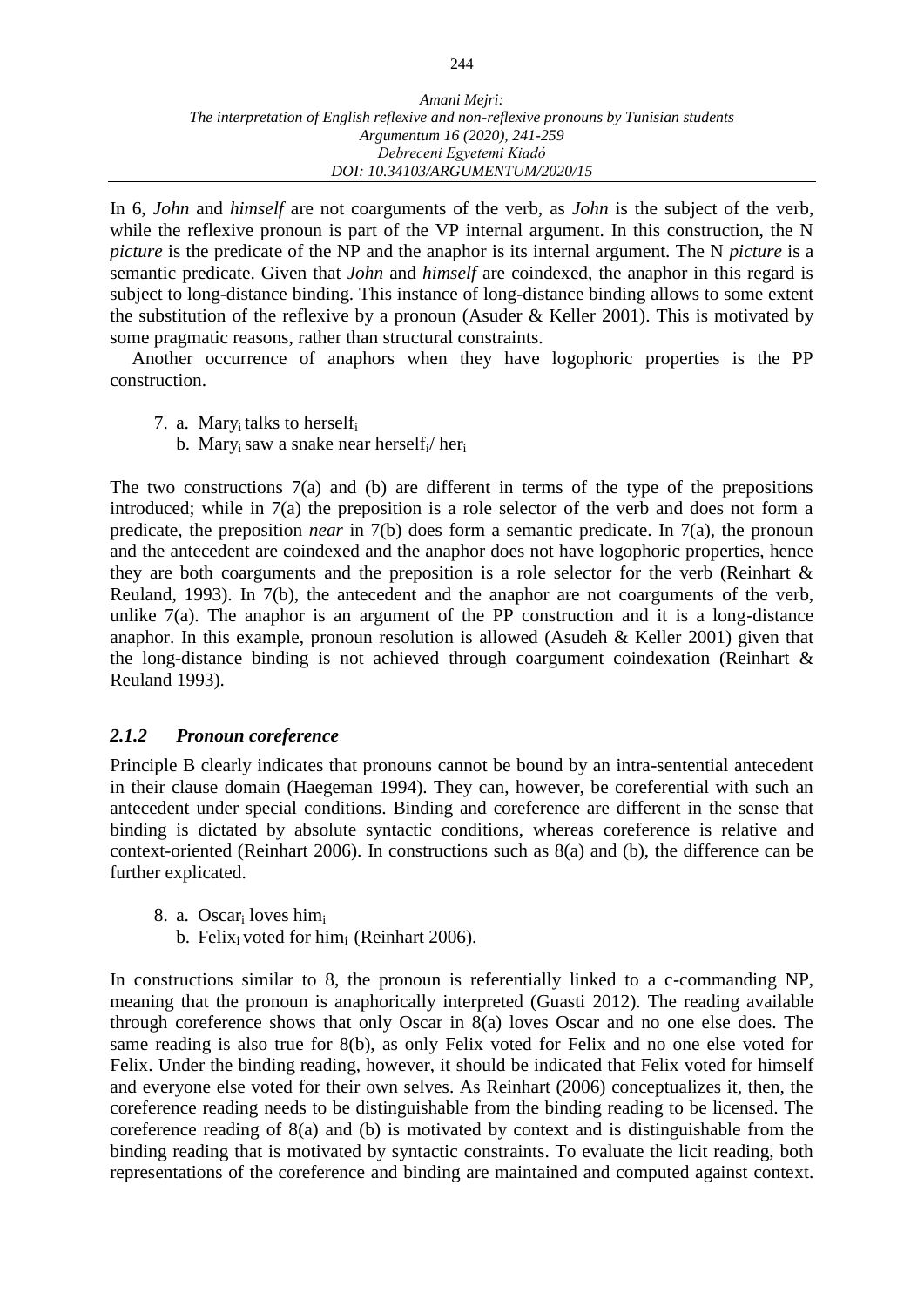This is a process of reference-set computation aiming at an effort of a semantic disambiguation based on the context that motivates the coreference readings vs. the binding one (Reinhart 2006).

#### *2.2 Child language acquisition: Reflexives vs. pronouns*

The functioning as well as the processes of these abstract NP interpretation tools are under scrutiny within language acquisition research with the varied performance patterns of children on Principle A and Principle B. Different experiments reported results on children's interpretation of anaphors indicating their advanced comprehension when it comes to indentifying the antecedent of a reflexive and showing their awareness of the locality condition regulating reflexive pronouns (Elbourne 2005; Hamann 2011; Conroy et al. 2009). Experimental methodologies used to test children's linguistic knowledge of Principle A are varied from truth judgement tasks to act-out tasks, among others (Chien & Wexler 1990). Yet although methodologies are diverse, children aged between 5 and 6 years old manage to interpret reflexive pronouns accurately. Their awareness of reflexive pronoun properties are detected in a line of regular mastery increase across their age; from 3 years old to 6 years old (Chien & Wexler 1990).

The acquisition of pronouns in L1 settings is marked by the challenge that is posed by the pronominal properties within their syntactic environments. Being free referential variables, children face some difficulties in identifying that pronouns do not abide by the same syntactic restrictions that govern anaphors (Elbourne 2005). Through their performance, children exhibited a pronoun interpretation problem (PIP) (Hamann 2011). They even showed that they may not know Principle B but still treat pronouns like reflexives (Elbourne 2005). Such a fact has led to the assumption that children's preliminary abstract version of pronouns is based on their own version of anaphors, leading them to an inaccurate interpretation of pronouns in violation of Principle B (Boster 1991). The assumed pronoun interpretation problem is exemplified in the robust claim of a delay in Principle B effect (DPBE) (Conroy et al. 2009). This delay is problematic in its interpretation by claiming that the features that have to be set first are those of reflexive pronouns (Hamann 2011), by claiming that there are discourse-related features of pronouns that stipulate some pragmatic knowledge to arrive at an accurate interpretation (Chien & Wexler 1990), and by claiming that a computational burden renders pronominal interpretation intricate for children (Reinhart 2011).

In the same vein, children in their non-reflexive pronoun interpretation select the anaphoric interpretation of pronouns in violation of Principle B as Chien and Wexler (1990) confirmed in their study. Specifically, in constructions akin to:

9. This is Mama Bear; this is Goldilocks. Is Mama Bear touching her?

Chien and Wexler (1990) report that in 50% of the time children of 5-to-6 years old interpret the pronoun *her* to be anaphorically linked to its local antecedent, which violates Principle B. Being able to distinguish the biding and the coreference reading in a similar way as adults do is not yet established, based on the fact that Principle B is still being violated in constructions that allow solely the binding reading (Guasti 2012). The delay that marks children's nonreflexive pronoun interpretation is either attributed to the pragmatic nature of pronouns, when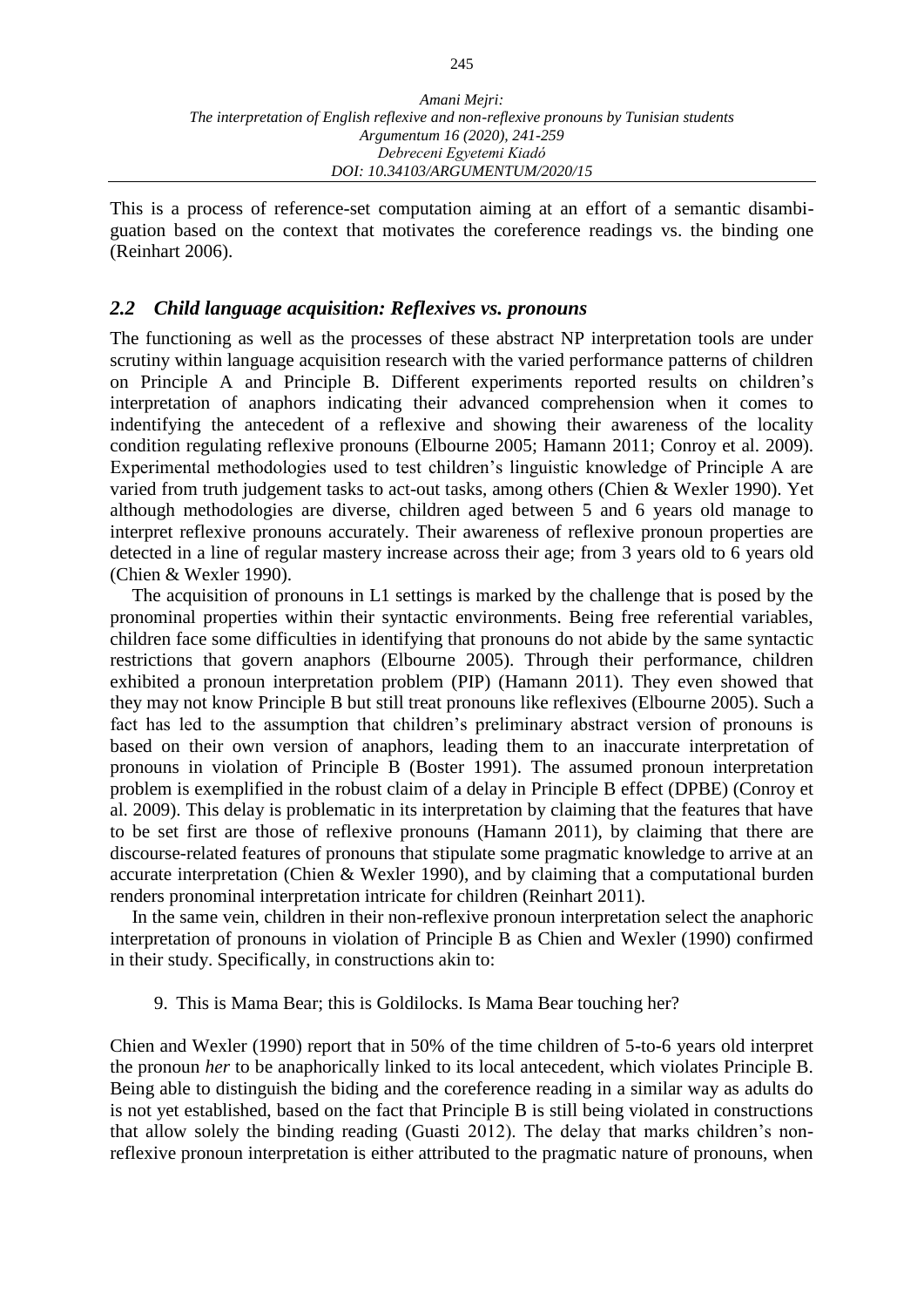failing to take into consideration the context (Chien  $\&$  Wexler 1990), or to processing difficulties, when allowing a coreference reading while it is not licit (Reinhart 2006).

So far, by reference to child language research it is indicated that reflexive pronouns are set and fully acquired by children at an early age. Pronouns, per contra, remain problematic for them in processing their antecedents. Through discourse or any misidentification with reflexive pronouns, children still interpret pronouns as bound variables, in violation of Principle B. Accordingly Principle B is marked by a delay, where pronouns are mastered at a later age vis-à-vis reflexives.

#### **3 Reflexives and pronoun interpretation in second language research**

The same discrepancy in anaphor and pronoun acquisition is assumed also to figure in second language acquisition research. Notwithstanding the fact that second language speakers have already developed their own means of language representation (White 2003), they are still expected to do well with anaphor interpretation and to face some difficulties with pronouns. This claim is made regardless of a possibility of resorting to L1 grammar (White 2003). Adult L<sub>2</sub> speakers, when faced with another language, may rely on processes that are already developed in their L1 system, which are susceptible to facilitate the acquisition processes of some problematic components as pronominals. Although pronoun acquisition is underresearched in L2 setting given the fact that pronouns do not allow a local antecedent across different languages, it is worth investigating whether L2 speakers face the same problems as natives in pronoun interpretation (White 2003). It is also worth studying whether the same factors such as pragmatic competence and computational capacity intervene in L2 pronoun acquisition.

Different studies addressed the acquisition of reflexive pronouns in second language settings aiming at charting the assumed parametric variations that might characterize Principle A cross-linguistically (White 1998). Two studies are considered in this regard. Thomas (1991) examined the interpretation of English anaphors by Japanese and Spanish speakers. This study is based on the hypothesis that L2 speakers do not have access to Universal Grammar (UG). This means that L2 speakers will exhibit patterns that are not part of their native language. Another hypothesis that was tested within this study stated that L2 learners could have access to UG through their native language. But any difference between the source and the target language meant that access to UG would fail. It was also tested whether L2ers could have direct access to UG through their performance in anaphor interpretation. In this study, the participants were introduced to constructions similar to *Mary heard that Sue told the doctor about herself*, where they had to indentify the referent of the reflexive pronoun. The experimental tasks were about eliciting pronoun interpretation of sentences and a multiplechoice task to choose a referent of a pronoun. The proficiency level was taken as an active variable in this study. The study findings showed that the 132 participants showed their awareness of the locality condition of English reflexive pronouns. Only low proficiency participants allowed long-distance binding of reflexives. These low proficiency participants were a minority in the study. Their performance was paralleled with the control group who opted for local antecedents for reflexives. The findings supported the fact that the participants did have access to UG given that they bound reflexives with a local or a long-distance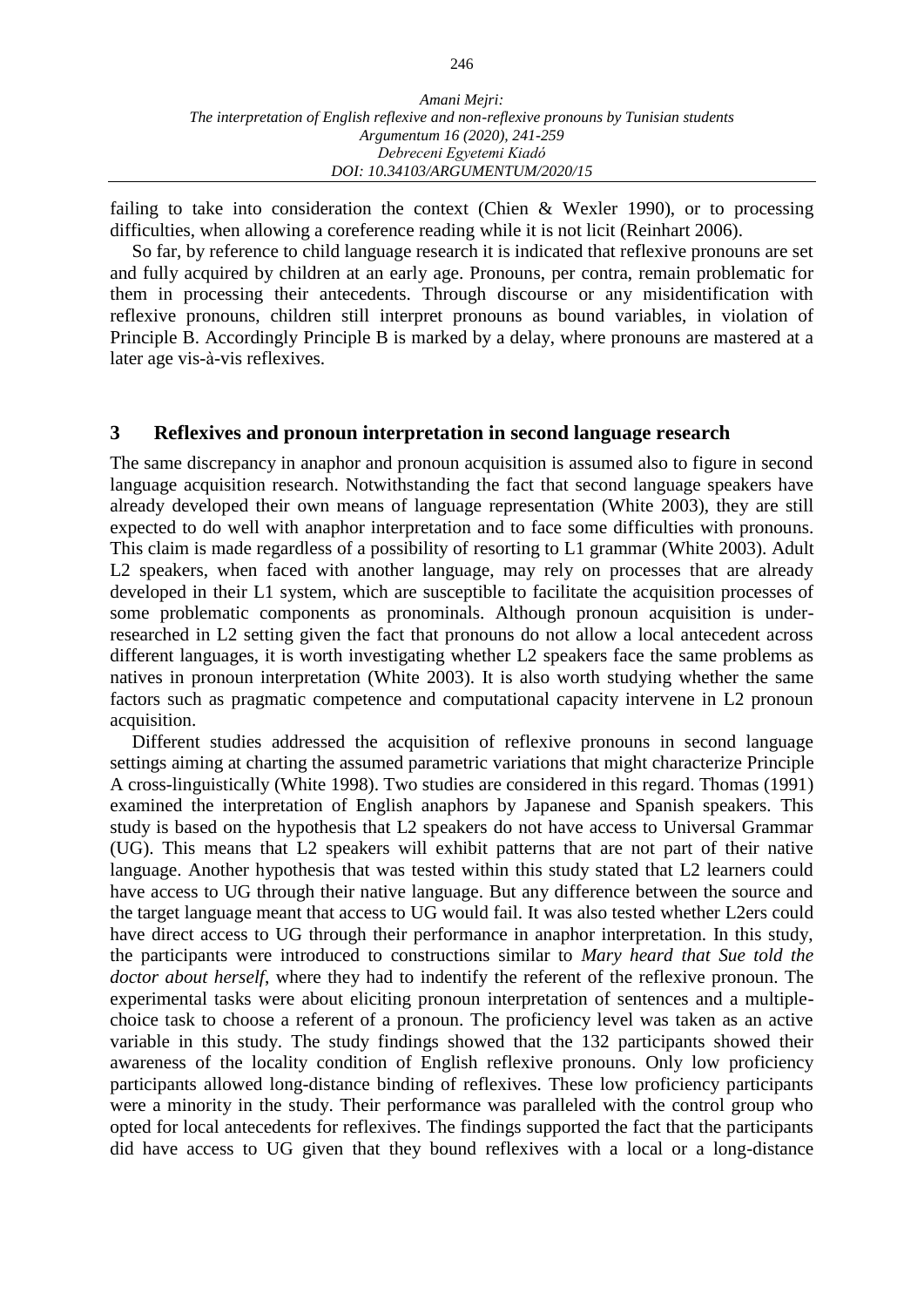antecedent. The study showed that direct access to UG is possible, since the participants could set the anaphor parameter in their L2 learning.

In the same vein of examining whether UG is accessible in second language acquisition, particularly through the acquisition of reflexives, Wakabayashi (1996) set an experiment in an effort of examining the interpretation of reflexive pronouns by Japanese speakers. The study hypothesis indicated that Japanese speakers need to reset that parameter of anaphor interpretation in order to have an accurate interpretation of English reflexives. The aim was to investigate whether the study participants had access to UG through their performance. The study participants were 40 English learners, who had started studying English at the age of 12 years old, and visited the UK for different periods of time. They were examined individually throughout the experiment. The types of the constructions introduced in the questionnaire included *Tom disliked himself* or *Tom told Sam that the police would arrest him*. The questionnaire design included every possible NP antecedent in the options associated with every construction. The findings indicated that UG is accessible to the Japanese participants. Based on their systematic accuracy with reflexives, it was shown that the participants had some linguistic knowledge to be able to interpret English reflexives (Wakabayashi 1996). This means that the informants did reset the anaphor parameter in their interpretation, which led them to a high accuracy in identifying local and long-distance antecedents in English (Wakabayashi 1996)

In their turn, pronouns did not receive the same research attention attributed to reflexives. Nevertheless, some studies addressed pronoun acquisition by focusing on specific issues. Two studies that relate in a way or another to the current study concentrate on pronoun acquisition from two perspectives: assuming that adult L2 speakers should be able to interpret pronouns given their well-developed L1 internal system (White 1998), and assuming that there is an L2 DPBE aggravated by a low proficiency factor and a computational complexity. The former study by White (1998) tested the hypothesis that L2 speakers do not face any difficulties in pronoun interpretation as adult L2ers could have recourse to their pragmatic knowledge from their L1, which is corroborated by their working memory capacity. In that, adult L2ers are supposed to manifest their Principle B knowledge. To test this hypothesis, a truth value judgement task was set to examine 13 Japanese speakers and 15 francophones (from Canada, Québec), plus an English control group. In this study, the participants had to interpret constructions based on pictures and their interpretation was acted out in a scene or linked either to a picture or a story, or both of them. Some of the test constructions included *Mr Brown<sup>i</sup> asked Mr Green to paint himi/ himselfi\** or *Mr Brown<sup>i</sup> dreamed that Mr Green shot him<sub>i</sub>*/ *himself<sub>i\*</sub>*. The participants' performance was compared to that of an English control group. In this respect, White reports that the L2 participants exhibited a high accuracy as far as pronouns are concerned. They showed that they were aware pronouns are not bound in their local domains. White claims that adult L2ers had minor problems in pronoun resolution when compared to young L2 learners. Their pragmatic knowledge and appropriate working memory capacity helped them in interpreting pronouns. However, it is assumed that any problems adults might face in interpreting pronouns could be due to their low L2 proficiency, which is a research matter addressed by Slabakova et al. (2017).

In their study on L2 pronoun acquisition, Slabakova, White, and Guzzo (2017) hypothesized that the same difficulties facing children in interpreting pronouns face similarly L2 speakers. These difficulties are exemplified in a high computational load associated with pronouns, placing the working memory in an intricate task of computing antecedents based on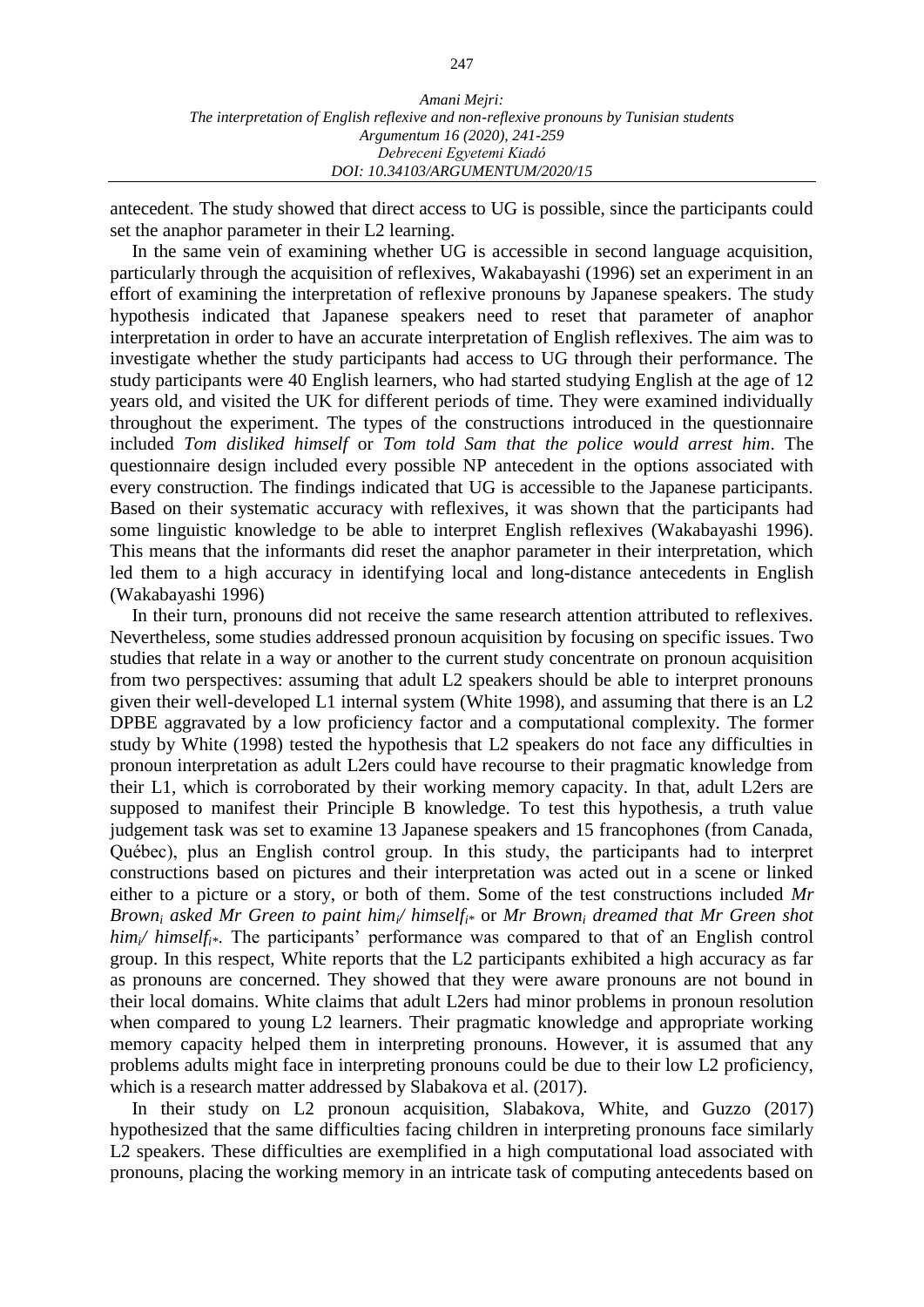#### *Amani Mejri: The interpretation of English reflexive and non-reflexive pronouns by Tunisian students Argumentum 16 (2020), 241-259 Debreceni Egyetemi Kiadó DOI: 10.34103/ARGUMENTUM/2020/15*

syntactic and pragmatic requirements activated in specific environments. The experiment addressed both the full and reduced version of English pronouns. The participants were French and Spanish native speakers, plus a control group of English speakers. In a truth value judgement task, participants were supposed to encounter stories associated with some constructions where they had to indentify whether the sentences were true or false. The constructions that the participants faced followed their sitting for a proficiency test, being a version of the Oxford Test of Proficiency. It included items to test the grammatical competence of the study participants. Examples of the study constructions, on the other hand, were associated with some stories and included *Harry sprayed'm* or *Harry sprayed him*, among others. These constructions were assigned the value *true* or *false*. A false sentence would be indicative of the participants' grammatical competence because it would demonstrate the non-coreferential interpretation in accordance with Principle B. Participants' performance was accurate with the full and reduced version of pronouns, designating their high L2 proficiency as it was an operative variable in this study. Low proficiency L2 participants had an accurate performance with the reduced pronouns, but not with full ones. Low proficiency L2 speakers' performance could be compared to children's L1 performance on pronoun interpretation, given that the same process of computing antecedents is activated for both categories of population. Comparing two derivations causes a computational load that both low proficiency L2 speakers and children acquiring their L1 face in pronoun interpretation. This similarity is untenable with advanced L2 adult speakers. Therefore, this study shows a parallel that can be drawn between low proficiency L2ers and children, but equally shows the divergence in performance between advanced L2ers and children in their L1 acquisition (Slabakova et al. 2017).

## *3.1 L1 vs. L2 acquisition: The case of Principle B*

While there is a research agreement on the delay that marks L1 Principle B acquisition, irrespective of its reasons, this concurrence is yet to be forged as far as second language acquisition is concerned. Variables that are considered to be operative in this respect are the configuration of the L1 internal system plus second language proficiency. These variables have led to assuming that in case of their deficiency, L2 acquisition, notably anaphora, will be identical to L1 acquisition. Such a claim needs robust research evidence toward confirming that L2ers will face the same complexities confronting children in interpreting pronouns and reflexives. In her turn, Flynn (1987) advocates that L1 and L2 acquisition are remarkably diverse given the language specific properties that signal every language. However, the acquisition enterprise for both L1 and L2 stipulates that the basic structural configuration of both languages needs to be set toward apprehending the structural attributes of anaphora in both languages. Adult L2 speakers' perception of the difference of L2 anaphor types diverges from L1 speakers, particularly in the course of acquisition. While L1 speakers are in the course of figuring the structural properties of anaphors in the language acquisition, the L2 speakers have already developed theirs, and appear to be alert to the specific properties and constraints of the L2 language system in their second language acquisition (Flynn 1987).

In respect of second language proficiency, it is acknowledged as pivotal in determining an accurate performance on pronoun interpretation in L2 acquisition. Such a case is corroborated by the study conducted by Slabakova et al. (2017), where high proficiency L2 speakers accurately interpreted English pronouns in both forms: the reduced and strong form. The L1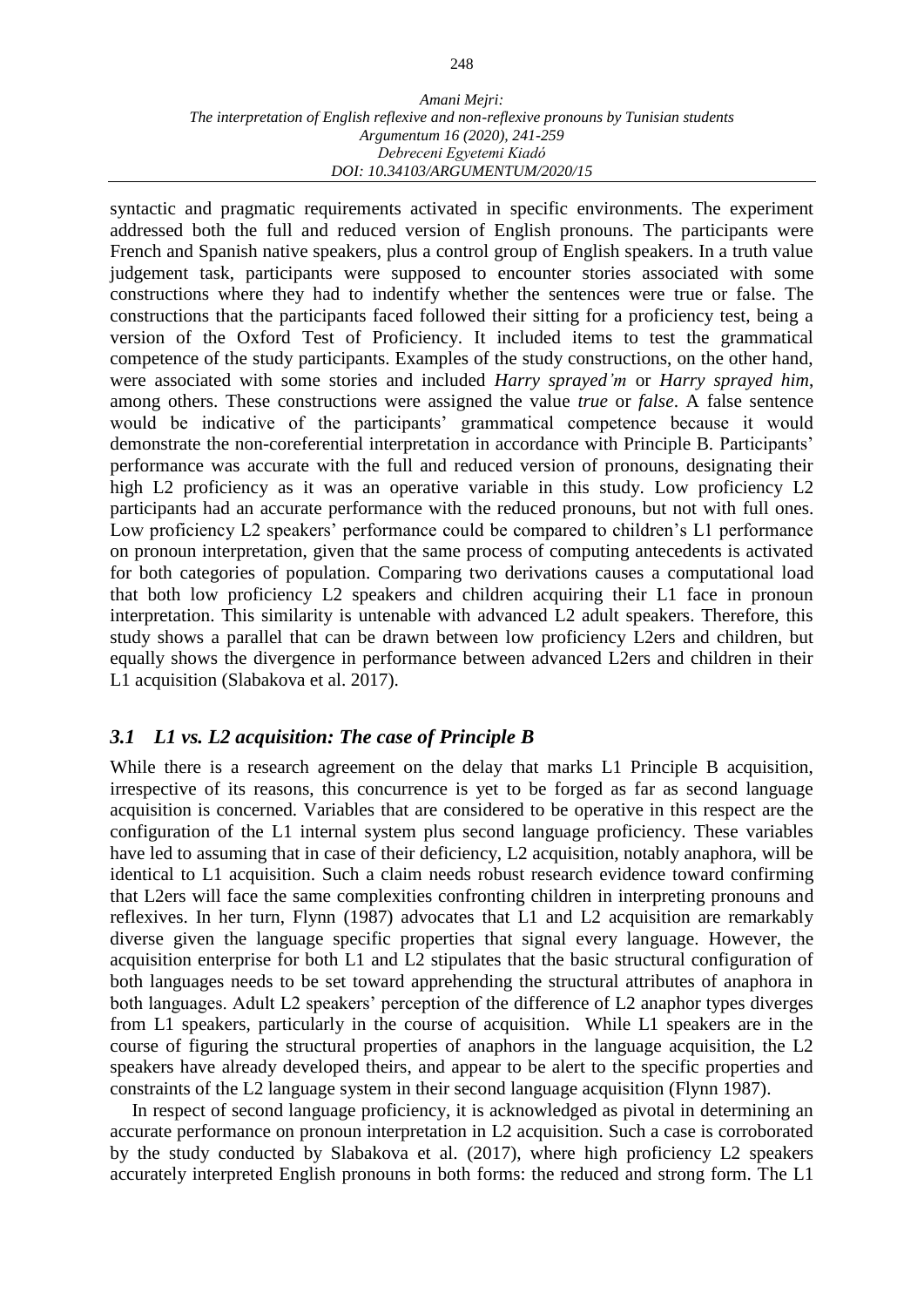interference is not considered as a potential factor shaping L2 acquisition. The dissimilarity in the pronominal systems could be captured in the current study between the Arabic and English pronominals. Arabic pronouns are composed of dependent and independent pronominal forms, given that it is a *pro*-drop language. The English pronouns, on the other hand, include strong and reduced pronouns. Such a pronominal distinction requires observation in the course of acquiring English as a second language.

To sum up so far, investigating complexities of pronoun interpretation remains limited in comparison with anaphor interpretation studies. Equally, research on these issues addresses languages such as Japanese, Korean, French, Spanish, among others. Yet, the Arabic language remains under-researched. For this reason, this study is elaborated to scrutinize the performance of Arabic-speaking students in interpreting English reflexive and non-reflexive pronouns. The primary aim is to gain an overall understanding of the Arabic-speaking context through this pilot study.

## **4 The current study**

## *4.1 The Tunisian Arabic pronominals vs. The English pronominals*

Tunisian Arabic, similar to Modern Standard Arabic, has two distinct forms of pronouns. Subject pronouns can occur as independent morphemes or as attached suffixes, whereas the object pronouns can only occur as dependent suffix pronouns. The Arabic and English object pronouns are disparate, which is exemplified in the following constructions:

10. a. Ana kleet altofeha I eat.PST.1SG the apple 'I ate the apple' b. Kleet altofeha Eat.PST.1SG the apple 'I ate the apple' c. Klamtha Call.PST.1SM-OBJ.3SF 'I called her'

10(a) and 10(b) represent instances of independent and dependent subject pronouns in Tunisian Arabic, respectively. 10(c) shows the example of a dependent object pronoun. The verb of this sentence accommodates both the subject and object dependent pronouns. In Tunisian Arabic, as it is the case for standard Arabic, object pronouns occur only as suffixes attached to the verb or prepositions. They do not have an independent or strong form similar to the English language. Thus both sets of pronouns, the dependent as well as the independent, exhibit number and gender features. Gender features in Tunisian Arabic do not apply to the first singular and plural pronouns, the second singular and plural pronouns, and the third plural pronoun i.e., gender distinctions are only visible on third singular pronoun.

Reflexive pronouns in Tunisian Arabic are indistinguishable in construction from Modern Standard Arabic. The former is constructed by combining the word "ruh", being literally 'soul', with the possessive set of suffixes, as shown in Table 1. The latter is created by combining the term "nafs", being also literally 'soul', with the set of possessive suffixes.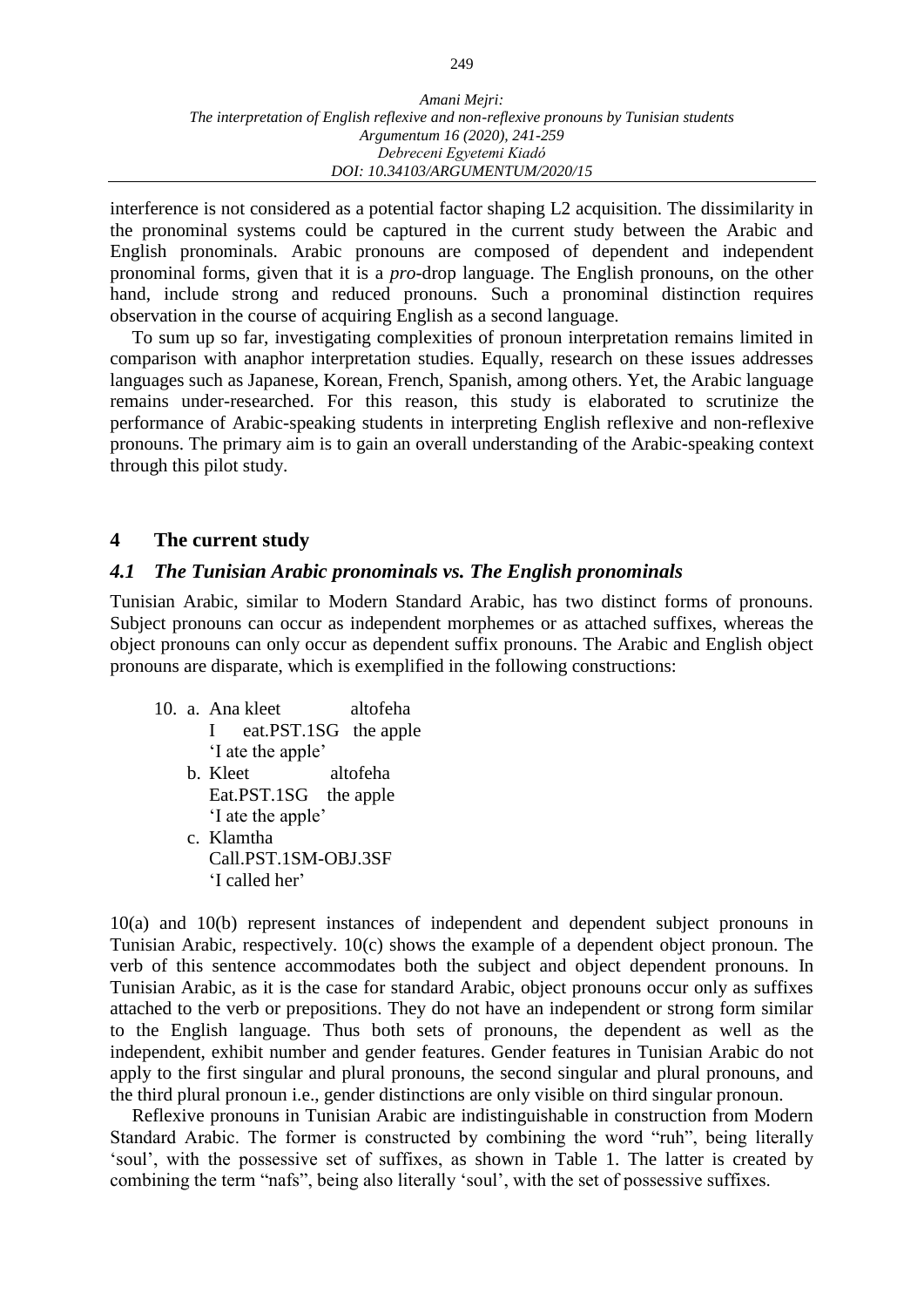| <b>The Reflexive</b><br><b>Pronouns</b> | <b>Features</b>           | <b>The English</b><br><b>Equivalent</b> |  |
|-----------------------------------------|---------------------------|-----------------------------------------|--|
| Ruh-i                                   | 1st singular              | myself                                  |  |
| Ruh-na                                  | 1st plural                | ourselves                               |  |
| Ruh-ik                                  | $2nd$ singular            | yourself                                |  |
| Ruh-kum                                 | $2nd$ plural              | yourself                                |  |
| Ruh-u                                   | 3rd masculine<br>singular | himself                                 |  |
| Ruh-ha                                  | 3rd feminine singular     | herself                                 |  |
| Ruh-hum                                 | 3rd plural                | themselves                              |  |

*Table 1. The Tunisian reflexive pronouns*

Reflexivization in Tunisian Arabic is expressed by using the reflexive pronouns.

- 11. a. Jad tawer ruh-u Jad improve.PST.3SM himself 'Jad improved himself'
	- b. Amal rasmet ruh-ha Amal paint.PST.3SF herself 'Amal painted herself'

In the two aforementioned sentences, the Tunisian reflexive pronouns are used and reflexivization is strictly expressed through their use, unlike standard Arabic where the verb morphology can include an element to express this reflexivization.

## *4.2 Research aims and predictions*

This study aims at probing into a context of a language that is under-researched when compared to the English language. For this reason, in the framework of investigating pronoun interpretation in the context of the Arabic language, this piece of research aims at examining English pronoun acquisition by Tunisian learners. As it is a preliminary stage into this setting, the main focus is to explore whether there exist any differences and similarities in the interpretation of reflexive and non-reflexive pronominals for Tunisian speakers in the same pattern that native English speakers manifest when mastering reflexives earlier than pronouns. It is expected that Tunisian speakers may face the same difficulties of pronoun interpretation recorded in L1 research. This prediction is motivated by the pronominal difference between the two researched languages. It is equally motivated by the demanding nature of pronouns given that the study informants are still in the process of their L2 learning. Their L2 grammatical competence is still being forged. As it is a pilot study, neither the L2 proficiency level nor the gender variable are taken into account. Upon confirming or disconfirming any potential similarities or dissimilarities in pronoun interpretation between English and Tunisian speakers, these variables will be addressed thoroughly.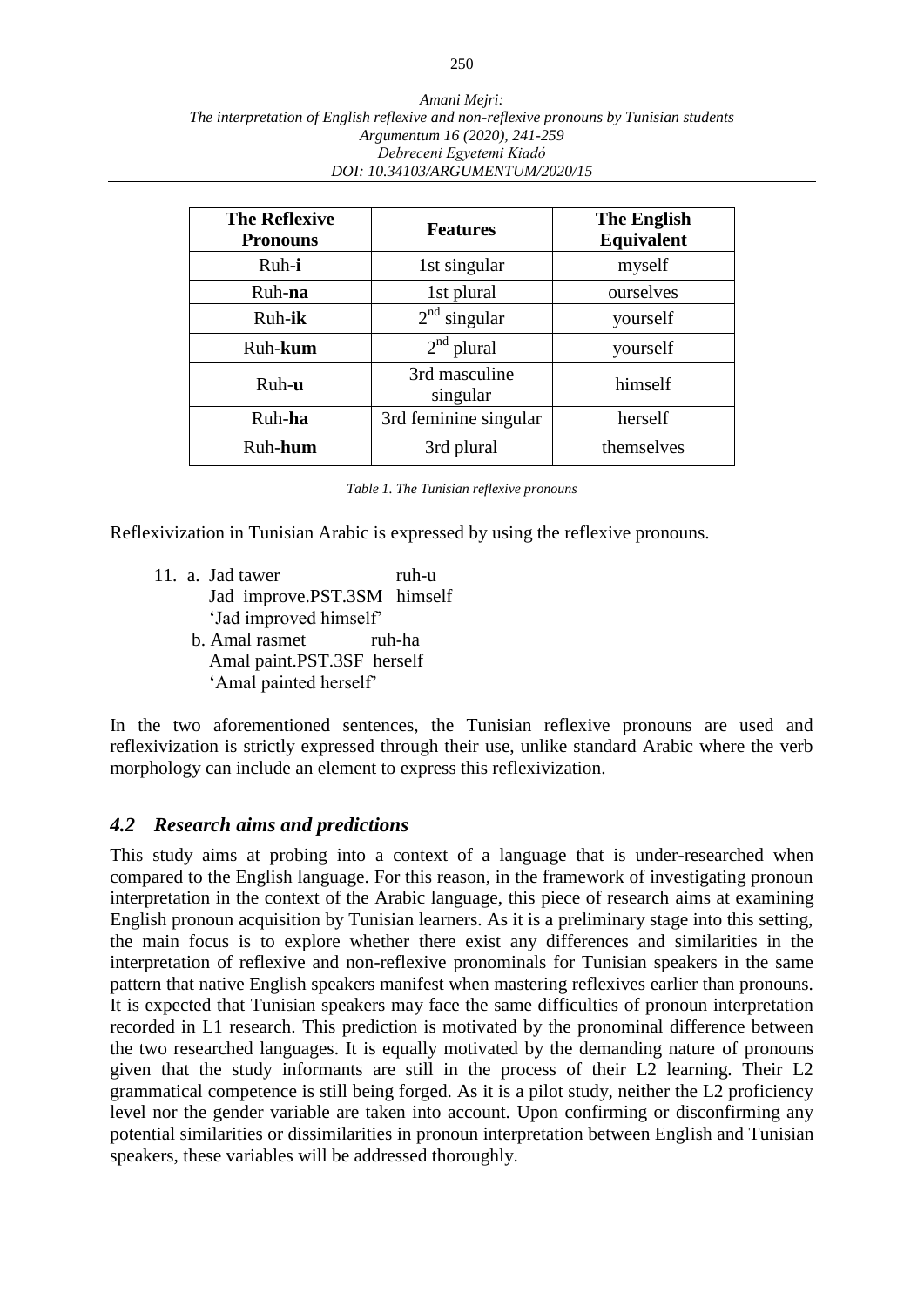## *4.3 Participants*

24 Tunisian high school students, 6 males and 18 females, took part in this piece of research. The participants constituted a third year high school class. They pursue their studies in Tunisian public schools where they were all ushered to the English language at almost the same age. Their age ranges from 16 years old to 19 years old, as shown in table 2. They are native speakers of Tunisian Arabic. They study the French and English language in their school programs.

| <b>Age Category</b> | <b>Number of Students</b> |
|---------------------|---------------------------|
| 16 years old        |                           |
| 17 years old        |                           |
| 18 years old        |                           |
| 19 years old        |                           |

|  | Table 2. The study participants' age |  |
|--|--------------------------------------|--|
|  |                                      |  |

In the research tool of this study, participants were asked to self-evaluate their level in English language. They were given four levels from "average" to "excellent". Their self-evaluation is summarized in the following table 3.

| <b>English Language Level</b> | <b>Subjects</b> |
|-------------------------------|-----------------|
| Average                       |                 |
| Good                          |                 |
| Very Good                     |                 |
| Excellent                     |                 |

| Table 3. The participants' self-evaluation in the English language |  |  |  |
|--------------------------------------------------------------------|--|--|--|
|--------------------------------------------------------------------|--|--|--|

## *4.4 The questionnaire*

A questionnaire was developed for this study. It was made of three tasks, plus a final section about the participants' biographical data (gender, age, level in English, and year of exposure to English language). Each task of the questionnaire was dedicated to one anaphor type, plus the final translation task. Every construction per task addressed one type of pronouns: either a reflexive or non-reflexive pronoun. The first task addressed English pronouns. It was made up of five constructions with every construction containing one pronoun only. Each sentence had three options about the possible pronoun antecedents.

- 12. Mary and Kitty took a bath together. Mary washed her.
	- a. Her refers only to Mary.
	- b. Her refers only to Kitty.
	- c. Her refers to Mary or Kitty.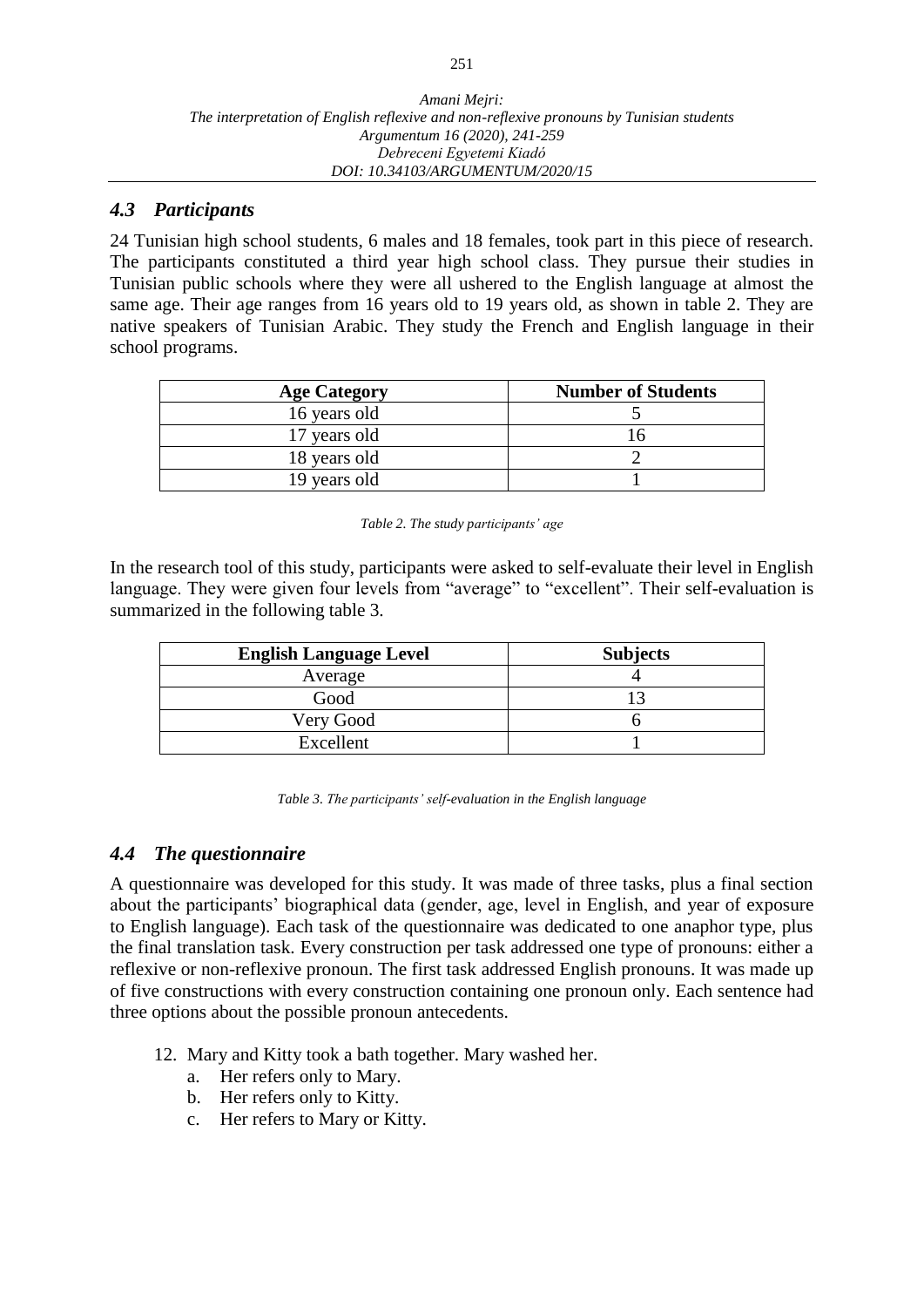The second task addressed reflexive pronouns. It included five constructions containing only one reflexive pronoun each. The sentences were associated with three alternatives of possible antecedents for the reflexive pronouns. Each task included more than one antecedent in the test sentences. This motive is to trigger any possible computation of the derivation associated with each anaphor.

- 13. Anna wanted Maria to understand herself.
	- a. Herself refers only to Maria.
	- b. Herself refers only to Anna.
	- c. Herself refers to Maria or Anna.

The final task was for translating constructions including reflexive and non-reflexive pronouns. The aim of this task was to detect similarities between the two languages through having participants translating the English version of the sentences into the Tunisian one. It also aimed at tracking any comprehension or miscomprehension patterns when addressing the test constructions. Examples of the translation task constructions:

- 14. Mark wanted Jack to introduce himself.
- 15. Mary needs Silvia to call her.

#### *4.5 Results*

#### *4.5.1 Pronoun interpretation*

The results obtained in this study report the participants' pronoun interpretation as summarized in table 4.

| <b>Constructions</b>                | <b>Option A: 1st</b><br>antecedent | <b>Option B: 2nd</b><br>antecedent | <b>Option C:Both</b> |
|-------------------------------------|------------------------------------|------------------------------------|----------------------|
| Mary and <b>Kitty</b> took a bath   |                                    | 22                                 |                      |
| together. Mary washed her.          |                                    |                                    |                      |
| Mary and <b>Kitty</b> went to a     |                                    |                                    |                      |
| birthday party. Mary dressed        | 3                                  | 21                                 |                      |
| her.                                |                                    |                                    |                      |
| Alice and <b>Bob</b> were playing   |                                    |                                    |                      |
| music together. Alice taught        | 5                                  | 17                                 | 2                    |
| him a new song.                     |                                    |                                    |                      |
| Bob and <b>Peter</b> were playing   |                                    |                                    |                      |
| with a ball. Bob put the ball       | 8                                  | 16                                 |                      |
| near him.                           |                                    |                                    |                      |
| <b>John</b> hated Jack's picture of | 2                                  |                                    |                      |
| him.                                |                                    | 19                                 | 3                    |

*Table 4. The participants' performance on pronoun interpretation*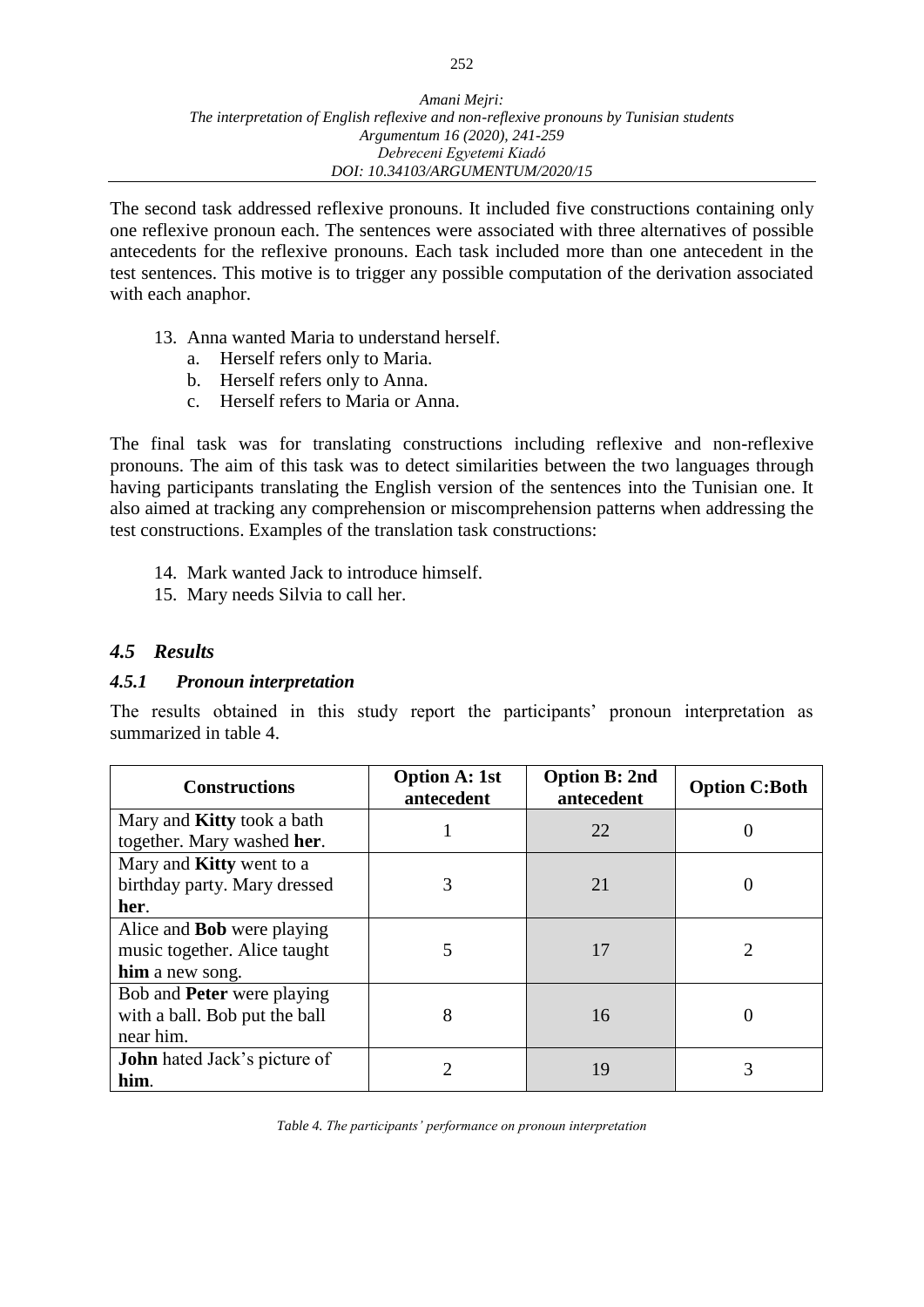The performance of the Tunisian high school students in their pronoun interpretation was marked by their accuracy with some constructions, such as (16), (17), and (18). The antecedents in these sentences do not belong to the governing categories of the pronouns with which they match.

- 16. Mary and **Kitty** took a bath together. Mary washed **her.**
- 17. Mary and **Kitty** went to a birthday party. Mary dressed **her.**
- 18. Alice and **Bob** were playing music together. Alice taught **him** a song.

The study participants clustered to a high degree around the antecedent that is not a potential binder within the same clause, as indicated in table 4. Construction (18), where there is a pronoun-antecedent mismatch in terms of gender, aimed at triggering a sort of computation for the students. In their interpretation, henceforth, they exhibited an awareness of this gender mismatch by eschewing the incorrect alternative (17 students out of 24 chose *Bob* as the antecedent of *him*).

Another pronoun construction that was interpreted by the Tunisian students included a pronoun within a prepositional phrase:

19. Bob and **Peter** were playing with a ball. Bob put the ball near **him.**

The preposition here is locative, indicating the place of the ball, and the pronoun is an argument within the PP. As far as this particular sentence is concerned, 16 students interpreted *him* as referring to *Peter,* whereas 8 of them thought *him* would refer to Bob. The rest 2 students opted for the option "*both*". It is relevant to note that, following Reinhart and Reuland (1993), the pronoun is a PP complement and does not belong to the matrix verb's thematic grid. As the pronoun and the antecedent are not coarguments, the pronoun intuitively is not disallowed to corefer with the subject. Accordingly, the interpretation of the Tunisian students, thus translated in selecting the antecedent with which the pronoun is not a coargument, is akin to the native interpretation.

Construction (20) received a varied performance pattern. In fact, the Tunisian students' performance was unequally distributed over the derivations associated with it.

20. **John** hated Jack's picture of **him.**

2 students opted for *John* as the potential binder, while 19 students opted for *Jack* as the antecedent. This construction is marked by a possessor that is considered to be the binder, provided that the anaphoric element is a reflexive pronoun, according to Binding Theory. However, in such a sentence where the anaphor is a pronoun, it is bound by the subject of the matrix verb. Yet, it can likewise be bound by the possessor with a limited degree of acceptability (Keller & Asudeh 2001). Both anaphor types are grammatical, with a propensity of considering that reflexives are more acceptable than pronouns in this respect. The performance obtained on this construction reflects the acceptability variation that native speakers entertain towards it. Thus, as the Tunisian students also manifested, it is possible to accept, to some extent, that a pronoun is bound by the possessor.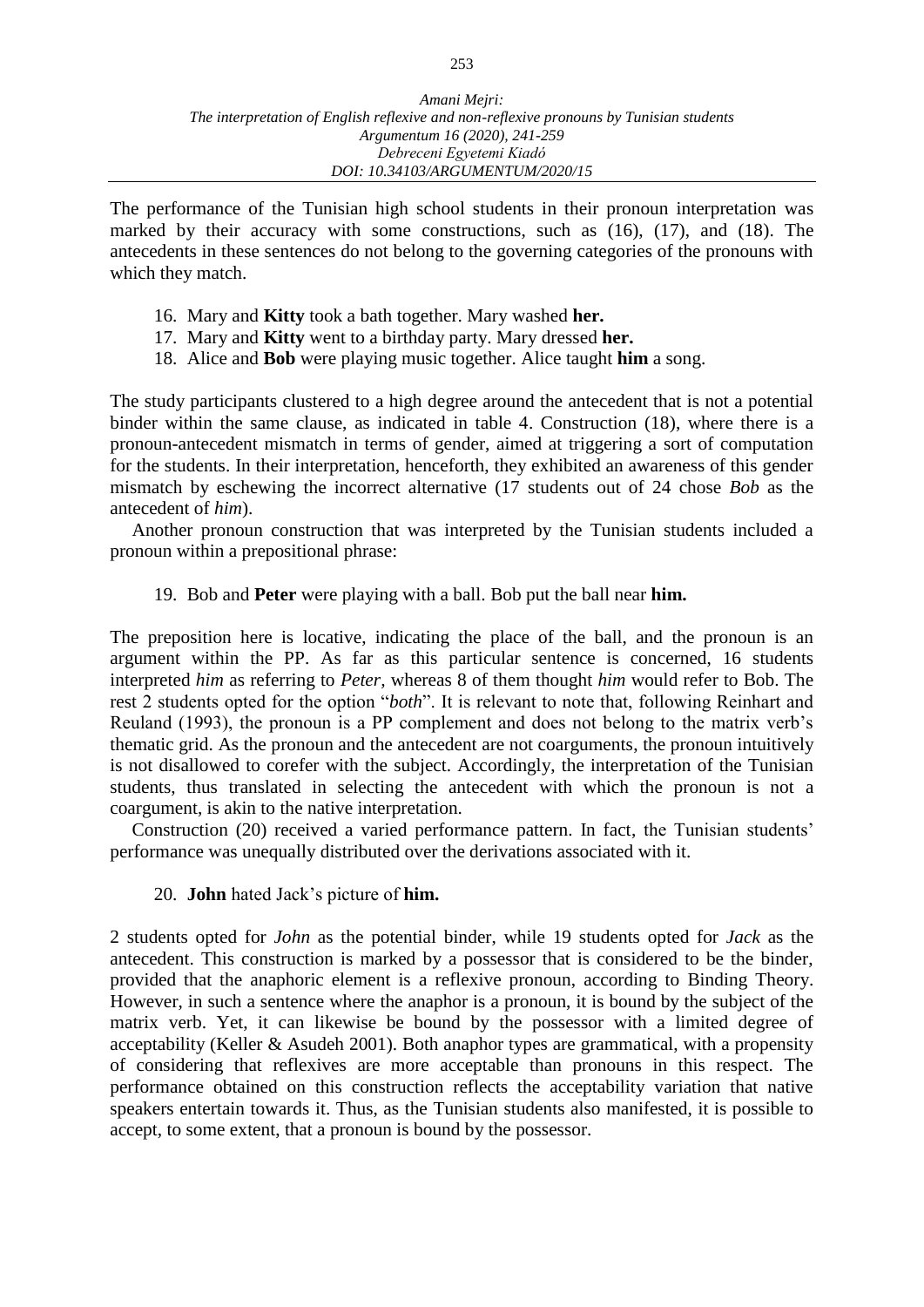## *4.5.2 Reflexive pronoun interpretation*

Concerning the participants' interpretation of the English reflexive pronouns, it could be considered as a varied performance, as demonstrated in table 5.

| <b>Constructions</b>                                   | <b>Option A: 1st</b><br>antecedent | <b>Option B: 2nd</b><br>antecedent | <b>Option C:</b><br><b>Both</b> |
|--------------------------------------------------------|------------------------------------|------------------------------------|---------------------------------|
| <b>Tom</b> showed Bill a picture of<br>himself.        | 15                                 | 6                                  |                                 |
| <b>Mary</b> talked to Alice about <b>herself</b> .     | 21                                 |                                    |                                 |
| Peter and Jack were wet. <b>Jack</b><br>dried himself. |                                    | 15                                 |                                 |
| Anna wanted <b>Maria</b> to understand<br>herself.     |                                    | 18                                 |                                 |
| Bill wanted <b>John</b> to understand<br>himself.      |                                    |                                    |                                 |



A construction that is considered critical even for native speakers encompasses a PNP (21):

#### 21. **Tom** showed Bill a picture of **himself.**

15 of the participants indicated that the convenient antecedent for the reflexive is *Tom*, while 6 of them designated *Bill* as the antecedent. The remaining 3 students were inclined for "both" NPs as the antecedents, as indicated in table 5. Another accurate interpretation is detected in construction (22):

## 22. **Mary** talked to Alice about **herself.**

The informants here, specifically 21 of them, opted for *Mary* as the antecedent of the reflexive, while 3 students chose *Alice* as the antecedent. It is crucial to note that this construction is an instance of an exempt anaphor. To elucidate, the antecedent and the reflexive pronoun do not hold thematic roles with the matrix verb. Rather, the reflexive pronoun is part of the PP that is an adjunct of the verb. The anaphor is not precisely a reflexive realization, but an exemplification of an exempt anaphor, being discourse-based rather than syntactically governed. That is the anaphor is the complement of the preposition that forms a semantic predicate and its interpretation is logophoric since there is no local binding.

The task channelled to the reflexive pronouns included two other constructions where anaphors are part of infinitival clauses:

- 23. Anna wanted **Maria** to understand **herself.**
- 24. Bill wanted **John** to understand **himself.**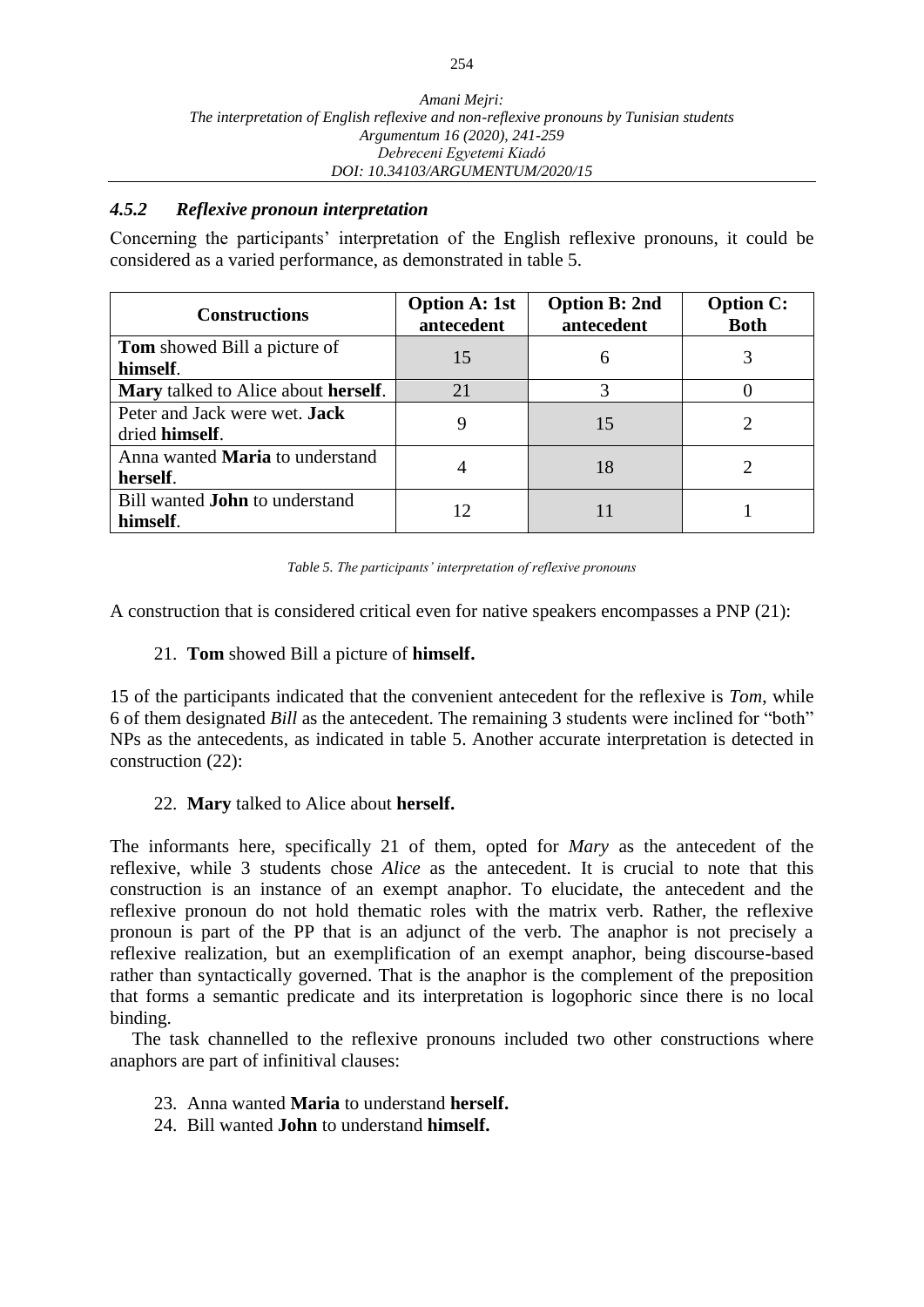The participants' interpretation of the reflexive pronouns in these sentences could be considered unequal due to the distribution of their performance. For sentence (23), 18 of the participants opted for *Maria* as the appropriate antecedent, while 4 of them selected *Anna* as the antecedent of *herself*. However, in construction (24), 11 of the Tunisian participants determined *John* as the favourable antecedent, whereas 12 of them decided that *Bill* is the suitable antecedent. The non-consistency in these two constructions may allude to some chance performance among the participants.

In constructions that are straightforward in respect of reflexivity (25), the Tunisian students were somehow accurate in their performance.

#### 25. Peter and Jack were wet. **Jack** dried **himself.**

15 students selected *Jack* as the antecedent of the reflexive pronoun *himself*, while 9 students inaccurately interpreted this construction by selecting *Peter* as the antecedent. The rest 2 students chose the option "both" (*Peter* and *Jack*) as the antecedent.

The translation task, being the final one encompassing English constructions to be translated into the Tunisian language, reflects an interesting pattern in the performance of the study informants. They were meant to interpret two anaphora types in the four constructions:

- 26. **Anna** always talks to Silvia about **herself.**
- 27. **Peter** and Bob were playing with a ball. Bob put the ball near **him.**
- 28. Mark wanted **John** to understand **himself.**
- 29. **Mary** needs Silvia to call **her.**

Constructions (26) and (28) encompass reflexive pronouns. Based on the translation of the informants, it would be possible to retrieve more information on their interpretation. Regarding the reflexive pronouns, 13 and 14 study participants had an accurate translation of constructions (26) as well as (29), respectively. These figures, when compared to values amassed from task 2, could be seen as matching to some extent. The same distribution of the participants' interpretation, translated into numerical figures, in task 2 could equally be detected in the translation task, but still leads to questioning this sort of performance. However, taking into account this performance alludes to considering the sort of errors that marked the way the Tunisian students approached these constructions. The reiterated errors in the translation were principally being unable to comprehend the construction, such as translating (26) as "*Anna knows Silvia*", "*Anna wants to talk about herself*" (overlooking the NP Silvia), or "*Anna goes to Silvia*", as well as matching the reflexive with the inappropriate antecedent, such as translating (28) as "*Mark wants to introduce himself*" or "*Mark introduces himself to Jack*".

In constructions (27) as well as (29), the participants encountered pronouns. 15 and 12 of the Tunisian students had faultless translations of the constructions (27) and (29), respectively. In an attempt to compare these figures to the ones retrieved from the first task tackling pronouns, it could be observed that the participants' accuracy with pronouns interpretation is limited. Such a fact leads to diagnosing the error types that emerged in their translation. Some of these errors comprised misunderstanding the constructions, such as translating sentence (27) as "*Bob and Peter were playing with a ball"*, *"Bob scored a goal against them*", and gender mismatch, such as translating sentence (29) as "*Mary needs Silvia*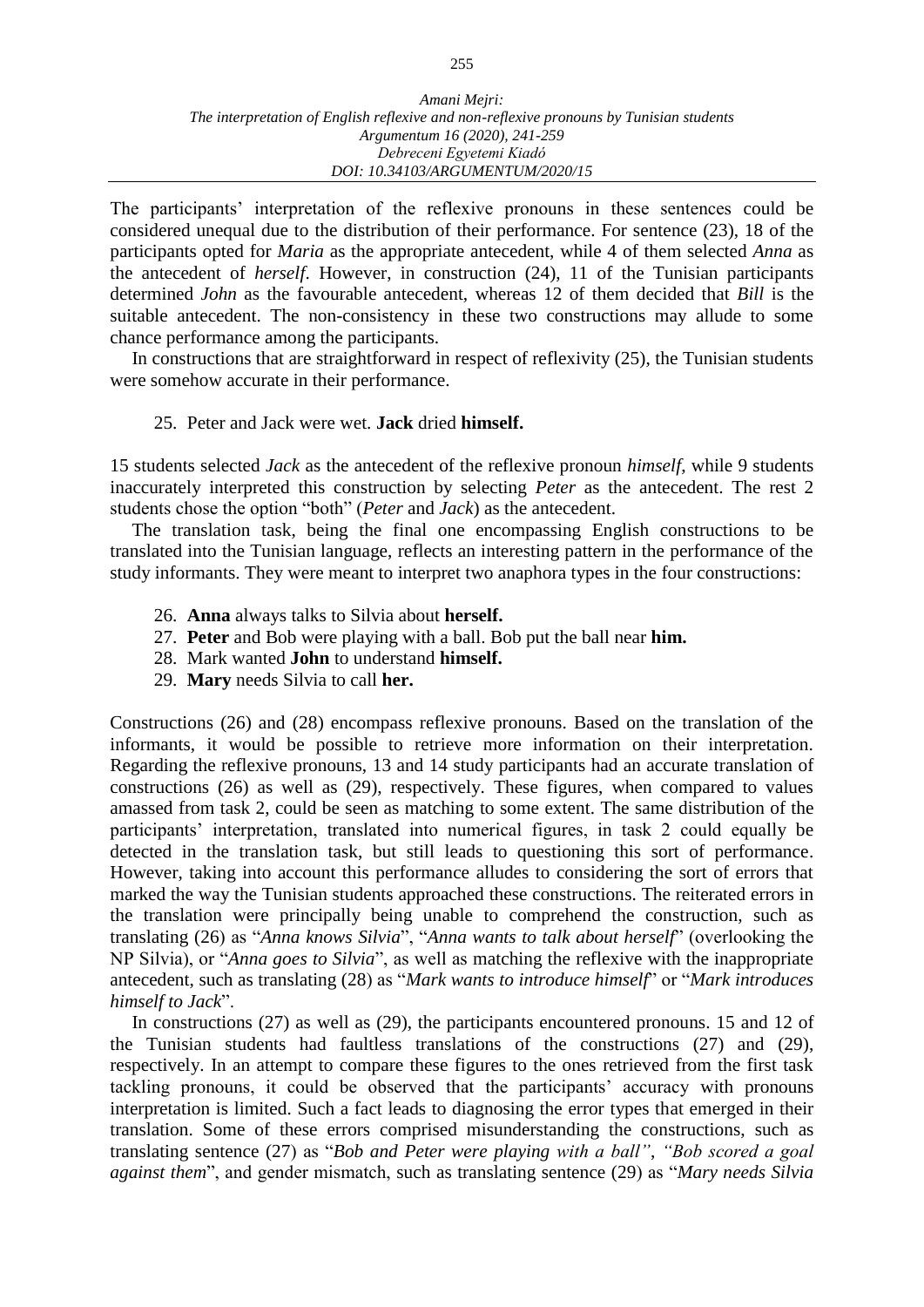*to talk to him*", or "*Mary needs Silvia to introduce himself*". The same errors that marked the reflexive constructions approximately marked the pronoun constructions in the translation task.

#### *4.6 Discussion*

As far as pronoun interpretation is concerned, the Tunisian participants displayed their knowledge of the structural properties that govern pronouns. Their interpretation of constructions (16), (17), as well as (18) conveys their awareness that pronouns are free within their local domains. While constructions (16) and (17) do not incorporate any gender mismatch that is susceptible to enhance the computational load of pronoun interpretation, construction (18) deliberately involves an instance of gender mismatch. The aim was to distract the participants with two candidate antecedents. It was expected that this construction would place a particular difficulty for the study informants and it would lead the informants to misinterpret the pronoun. Surprisingly, a high number of them clustered around the accurate antecedent for the pronoun. Such a fact hinges upon the participants' awareness of the structural properties of pronouns, even though the gender mismatch did not maximize the students' performance. Unlike the finding of Chien and Wexler (1990) that indicates the gender mismatch helped the participants opt for the appropriate pronoun antecedent, in this piece of research gender helped, but only to a limited extent, the participants select the licit antecedent. It may be seen as a lack of attention to the properties of the pronoun, hence pronoun interpretation is this regard might be systematic or the outcome of chance for the students.

In fact, this task encompasses constructions that are critical according to some studies (Keller & Asudeh 2001). These sentences are (20), including a PNP, and (19), comprising a PP. As far as the PNP is concerned, it was perceptible that the study participants hesitated in their antecedent choice. It followed from the fact of having two potential binders: the matrix subject and the possessor. According to binding theory, a reflexive pronoun is the grammatical choice given that the binder is the possessor. However, as Keller and Asudeh claim, a pronoun could equally be accepted to some extent, but with a high propensity of accepting reflexives. In light of this claim, 2 of the participants accepted the possessor as the binder, while 19 of the students selected the matrix subject as the antecedent. This performance pattern is similar to that of the native speakers in the study of Keller and Asudeh (2001). A confined number accepted the possessor as the antecedent, while the highest number of their participants accepted the subject of the matrix verb as the antecedent. Such a fact could provide an insight on the joint patterns that punctuate pronoun interpretation in L1 and L2 contexts.

The reflexive pronouns task, per contra, was devoid of any gender mismatch, unlike pronouns. The aims was to provide constructions similar to the ones proposed in L1 studies and to examine whether reflexives, without any bias or inherent difficulties of any possible mismatch, would be problematic for the Tunisian students. The participants did not have to compute any potential antecedents based on gender congruity with the reflexives. Yet, their reflexive interpretation is telling in the way they approached them. Some of the reflexive pronouns in this task abide by Condition A, while other reflexive pronouns are exempt from the syntactic properties of binding in the local domain. The participants encountered some exempt anaphors that are discourse-oriented. Their performance on the former sort of reflexives characterized their knowledge of the locality condition where anaphors have to be bound. When met with constructions where the reflexive is part of a PP, the informants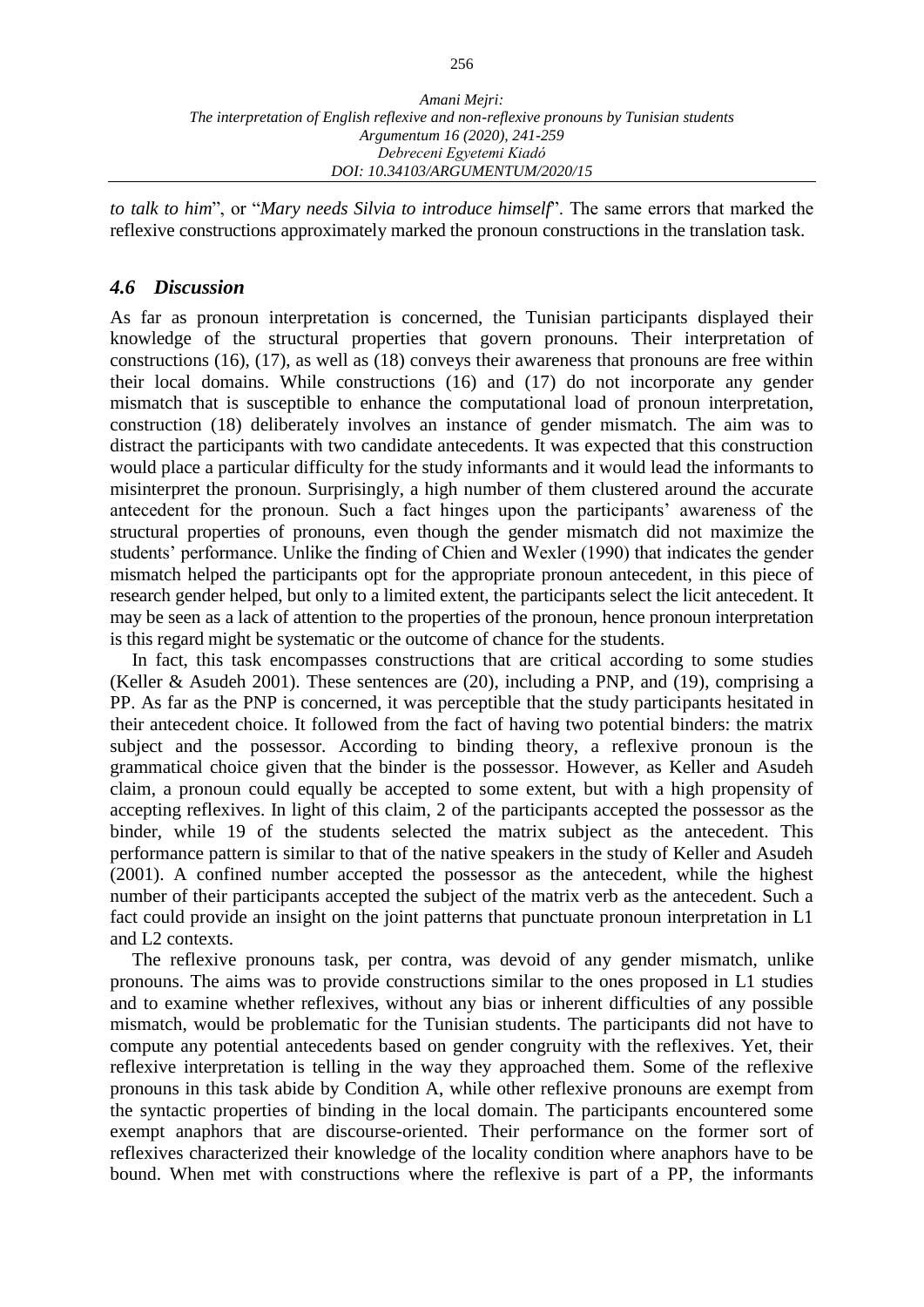#### *Amani Mejri: The interpretation of English reflexive and non-reflexive pronouns by Tunisian students Argumentum 16 (2020), 241-259 Debreceni Egyetemi Kiadó DOI: 10.34103/ARGUMENTUM/2020/15*

considered the reflexive pronoun as an exempt anaphor that is bound by the matrix subject. Their interpretation could be discourse-based, given that they have already developed their L1 pragmatic competence and could be sensitive to the impact of discourse in this anaphor type. In constructions where the reflexives are part of ECMs, the participants appeared to be divided to two almost unequal groups. The two prospective antecedents were both selected by a high number of the participants as indicated previously. This type of construction posed a specific challenge for the students. With the other sort of constructions, they tended to cluster around the equitable antecedent. With infinite clauses they seemed hesitant on the adequate antecedent. However, it is still doubted whether this particular performance is the accurate characterisation of the participants' grammatical competence or the outcome of some chance interpretation, especially as the proficiency level and the gender factor are not taken as operative variables in this study. For natives, in fact, the nature of these constructions places a challenge too. The antecedent of reflexives in such constructions is the subject of the ECM that receives exceptional case from the matrix verb (Reihart & Reuland 1993). Such a structural complexity exhausts the ability of native speakers, as well as that of L2ers, to be accurate in their interpretation.

Another critical structure that the participants encountered in this study was the PNP construction, devoid of any possessor. As most of the study informants opted for the complement of the verb as the antecedent rather than the matrix subject, it could be entertained that, akin to native speakers, they had the propensity of binding the reflexive with the possessor, if available, or with the NP that held the syntactic position of a possessor. This finding resonates with the findings of Keller and Asudeh (2001) in demonstrating the acceptability of reflexives and pronouns in these contexts, the binding options available for the speakers, and the structural constraints they have to observe. Based on the obtained findings, the participants exhibited that some syntactic constraints burdened their interpretation. Although they manifested some comprehension matters when encountered with some constructions in the translation task, no pragmatic deficiency could be diagnosed through this piece of datum. Such a fact is in line with White (1998) who proposes that L2ers might not have pragmatic challenges based on their already developed L1 systems. Yet to properly draw such a conclusion, it is crucial to directly address the second language proficiency level as an operative variable in pronoun interpretation.

Some hypotheses of this study are inspired from other L2 studies claiming that the same delay in Principle B facing L1 children is also characteristic of L2 acquisition (Slabakova et al. 2017). Yet to prove that Principle B delay is part of L2 acquisition, it would be a proviso to alter the methodology, broaden the population by having equal numbers of male and female participants, and to address L2 proficiency. White (1998) postulates that L2ers do not necessarily face the same delay in pronoun acquisition thanks to their L1 internal language system. Such a claim needs a particular attention attributed to the participants' L1 interference and L1 pronominal system. Arabic pronominals, in this respect, are different from their English equivalents. Advocating that Arabic, as an L1, might have influenced the way the participants interpreted the English pronouns could not be tenable through this study. This is based on the fact that the Tunisian participants might have their own strategies in their Arabic pronoun interpretation that cannot be transferred to the task of English pronoun interpretation. Yet, a confirmatory study needs to be elaborated in this regard. Firstly, the methodology endorsed in this pilot study does not entirely capture the Arabic setting where the English language is acquired. It only outlines the performance patterns of anaphor interpretation in a particular L2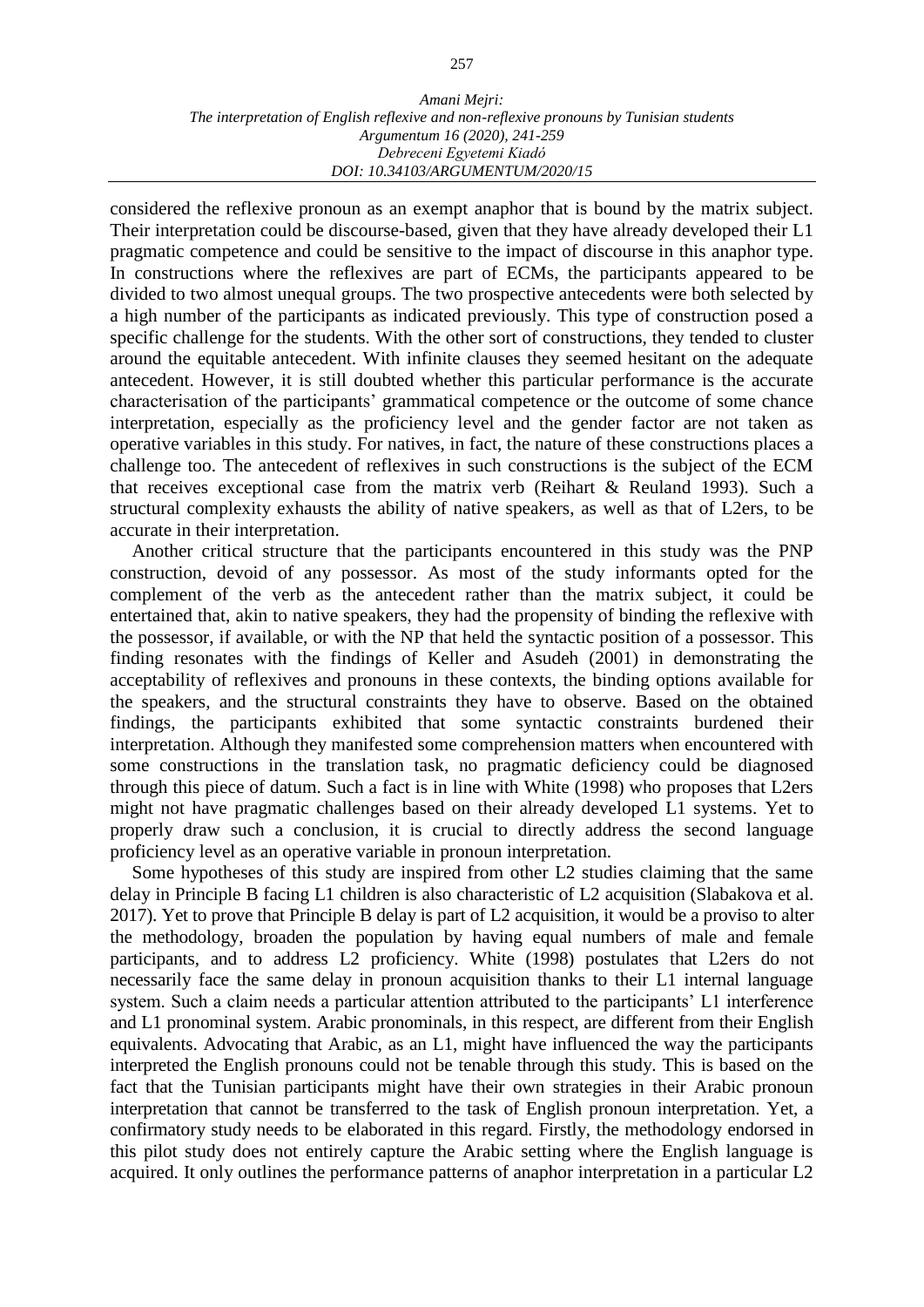setting regardless of L2 proficiency and gender distribution. Secondly, examining the strategies that Tunisian speakers might have developed to interpret Arabic pronouns could be informative in the process of examining their L2 pronoun interpretation. Therefore, the question of second language acquisition in a different linguistic, cognitive, and social condition (Slabakova et al. 2017) stipulates that the observed pattern in an L2 setting needs to be accounted for in terms of L1 strategies and the possible interference of the gender variable, plus the importance of the L2 proficiency in addition to using different methodological tools.

## **5 Conclusion**

In this study, the investigation of reflexive and non-reflexive pronoun interpretation was conducted in an Arabic language context, particularly Tunisian Arabic. The aim was to gain an initial view on this context of an under-researched language. Similarly, the study had a focus of exploring any possible similarities and differences in the interpretation of English pronouns by Tunisian learners when compared to some studies on English child language acquisition. To this end, a questionnaire was developed addressing the acquisition of reflexive and non-reflexive pronouns. Specifically, the participants of this pilot study, being mainly Tunisian high school learners, had to interpret some pronouns in different types of constructions such as picture NPs, PPs, ECMs, among others. Their performance as far as pronouns are concerned was marked by some sort of variation. They opted most of the time for the appropriate antecedent choice. In their reflexive pronoun interpretation, they were equally accurate but with a higher degree, but still within a pattern of variation. In spite of being accurate most of the time in the interpretation tasks, the translation task showed that the participants did have some comprehension problems that led them to misunderstanding, hence inaccurately translating some constructions. Variables such as language proficiency and gender were not taken as operative factors in this introductory piece of research. For this reason, only a global introduction was provided through this study regarding the context where English is a second language and Arabic is the native language. However, to confirm or disconfirm that the obtained performance is indicative of the participants' L2 grammatical competence still needs further research within the same context, by relying mainly on different methodology, L2 proficiency, and the effect of gender distribution.

## **References**

- Boster, C.T. (1991): *Children's failure to obey Principle B: Syntactic problem or lexical error.* Ms., University of Connecticut, Storrs.
- Chomsky, N. (1986): *Knowledge of Language: Its Nature, Origin and Use*. New York: Praeger. [https://doi.org/10.1016/0388-0001\(89\)90029-6](https://doi.org/10.1016/0388-0001(89)90029-6)
- Chien, Y-C., & Wexler, K. (1990): Children's knowledge of locality conditions in binding as evidence for the modularity of syntax and pragmatics. *Language acquisition* 1.3, 225-295. [https://doi.org/10.1207/s15327817la0103\\_2](https://doi.org/10.1207/s15327817la0103_2)
- Conroy, A., Takahashi, E., Lidz, J., & Phillips, C. (2009): Equal treatment for all antecedents: How children succeed with Principle B. *Linguistic Inquiry* 40(3), 446-486. <https://doi.org/10.1162/ling.2009.40.3.446>